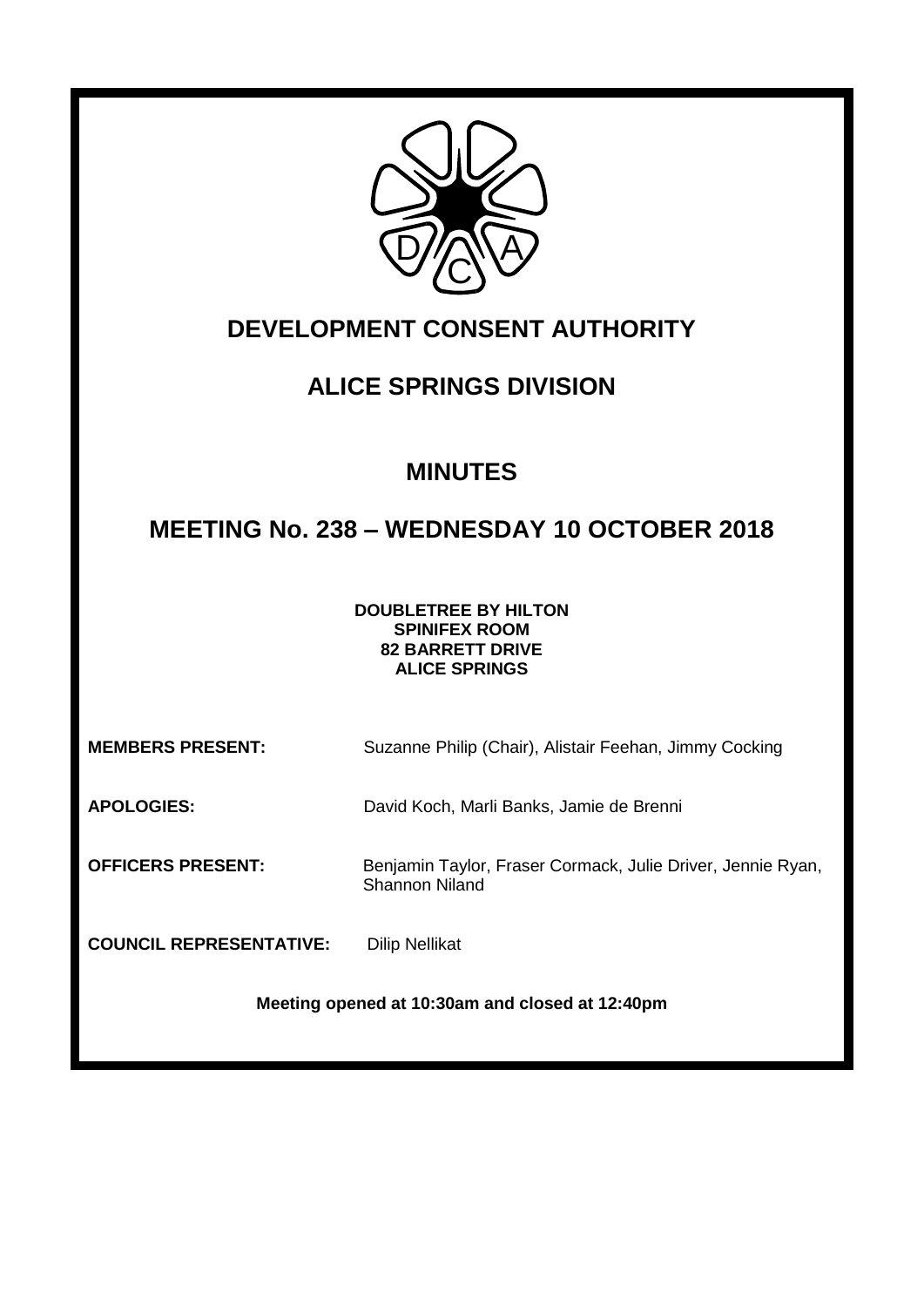**THE MINUTES OF THE EVIDENTIARY STAGE AND THE DELIBERATIVE STAGE ARE RECORDED SEPARATELY. THESE MINUTES RECORD THE DELIBERATIVE STAGE. THE TWO STAGES ARE GENERALLY HELD AT DIFFERENT TIMES DURING THE MEETING AND INVITEES ARE PRESENT FOR THE EVIDENTIARY STAGE ONLY.**

### **ITEM 1 ALTERATIONS TO MEDICAL CLINIC (UNIT 1)**

# **PA2018/0356 LOT 9211, 61 SMITH STREET, SUBURB OF CICCONE**

## **APPLICANT EDIFICE NT PTY LTD**

Development Assessment Services tabled confirmation from the applicant that the pink notification signage was in place for the duration of the exhibition period.

Michael Shaw (Applicant) and Chelsea Lee Petrick (owner) attended the meeting and spoke further to the application.

**RESOLVED 0124/18** That the Development Consent Authority varies the requirements of clause 6.5.1 (Parking Requirements) of the Northern Territory Planning Scheme, and pursuant to section 53(b) of the *Planning Act*, alters the proposed development and consents to the proposed development as altered to develop Lot 9211 (61) Smith Street, Suburb of Ciccone, Town of Alice Springs, for the purpose of change of use for Unit 1 from motor repair station and vehicle sales and hire to medical clinic (specialist clinic for podiatry and other specialist health/medical consultants and practitioners), subject to the following conditions and for the following reasons:

### **CONDITIONS PRECEDENT**

- 1. Prior to the endorsement of plans and prior to the commencement of works (including site preparation), amended plans, including an amended site, to the satisfaction of the consent authority must be submitted to and approved by the consent authority. When approved, the plans will be endorsed and will then form part of the permit. Plans must be in Adobe PDF Format and include the following details:
	- a) Exact location of proposed bollards within the Unit 1 car parking area, such that adjacent car parking spaces and driveways comply with minimum length and width dimensions (under clause 6.5.3 (Parking Layout) of the NT Planning Scheme).
	- b) Extent and details of all proposed on-site landscaping and planting (include a planting schedule of all plants, including botanical names, common names, typical size/s at maturity, and quantities of each plant, and include any existing plants to be retained).

Landscaping must either:

- (i) Closely reflect that detailed in the site plan endorsed as part of Development Permit DP04/0437 (as amended through DP04/0437A); or
- (ii) Include all landscape areas identified in the site plan endorsed as part of DP04/0437 as amended through DP04/0437A with the exception of a narrow strip between the driveway access to Unit 1 and the westernmost parking space in the common property parking area, which has been concreted over; and
- (iii) Maintain sight lines to and from the site adjacent to vehicle access points; and
- (iv) Limit impacts of the parking areas on views from adjoining streets; and

**These minutes record persons in attendance at the meeting and the resolutions of the Development Consent Authority on applications before it. Reliance on these minutes should be limited to exclude uses of an evidentiary nature.**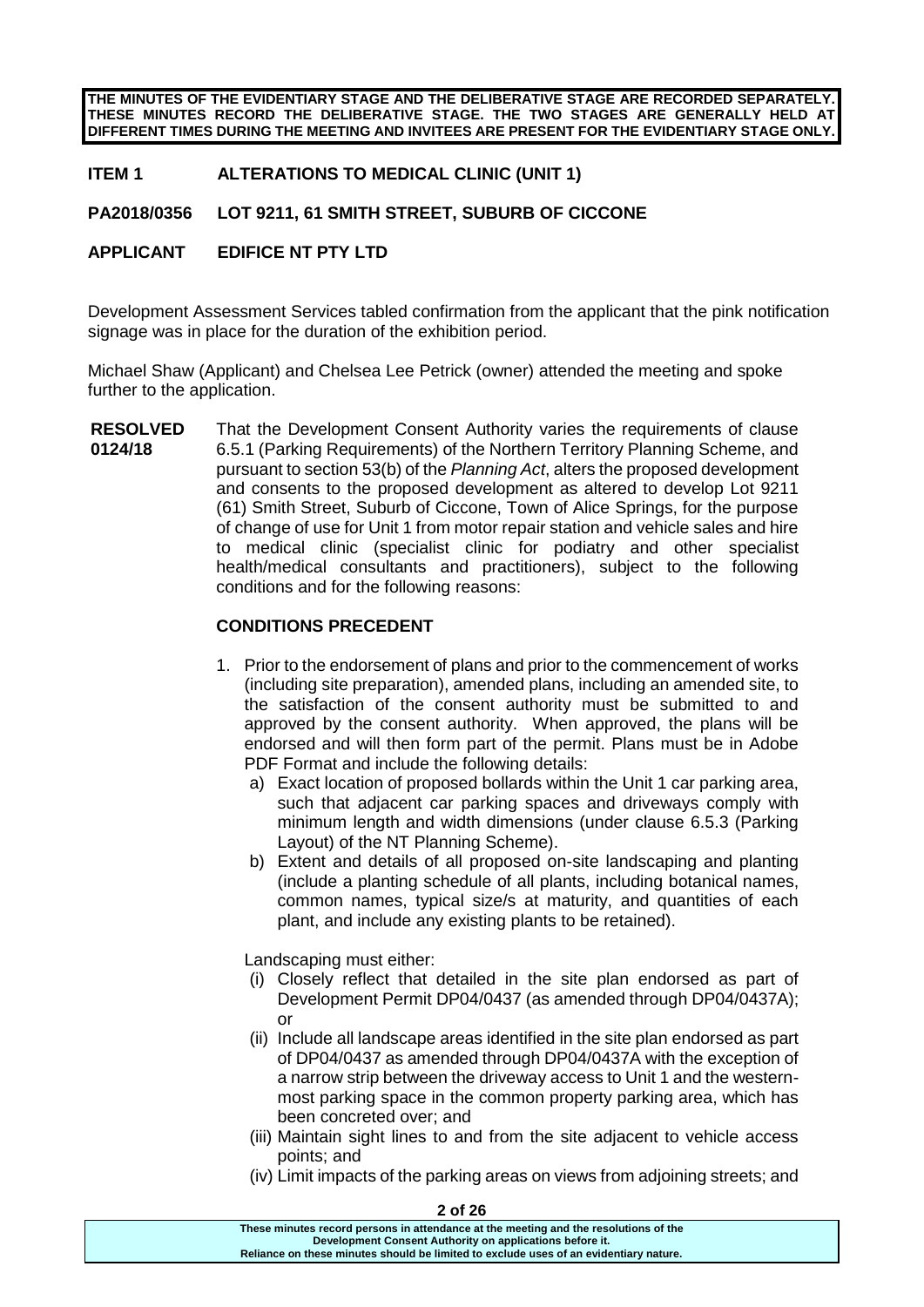- (v) Provide good passive surveillance opportunities to, from and through the site; and
- (vi) Contribute to and/or enhance the amenity of the streetscape.

Written agreement from the Body Corporate for Unit Plan U2006/021 to allow any proposed changes to previously approved plans for landscaping and parking layout within the common property area of Lot 9211 is required to be provided as part of the conditions precedent response.

The consent authority encourages the applicant to consider relocating the 'disabled accessible' parking space to the eastern end of the parking area and designing the space to comply with the National Construction Code, as part of the Conditions Precedent response, notwithstanding that the change may result in the loss of a car parking space.

The consent authority further notes and commends the Alice Springs Town Council's initiative to encourage the consideration of landscaping works within the Smith Street road reserve with a view to enhancing the amenity of the street, streetscape and locality and encourages the owners of Lot 9211 to take advantage of the opportunity.

Amended plans and associated supporting documentation prepared in response to the conditions precedent may be submitted to the Development Consent Authority C/- Development Assessment Services, DIPL (Alice Springs Branch) via email to DAS.NTG@nt.gov.au. When endorsed, the plans will form part of the permit.

#### **GENERAL CONDITIONS**

- 2. The works carried out under this permit shall be in accordance with the drawings endorsed as forming part of this permit.
- 3. The owner of the land must enter into agreements with the relevant authorities for the provision of water supply, sewerage and electricity facilities, to the development in accordance with the authorities' requirements and relevant legislation at the time.
- 4. Landscaping shown on the endorsed landscape plan must be carried out and completed to the satisfaction of the consent authority, before a certificate of compliance for this permit is granted.
- 5. The landscaping shown on the endorsed plans must be maintained to the satisfaction of the consent authority, including that any dead, diseased or damaged plants are to be replaced.
- 6. No fence, hedge, tree or other obstruction exceeding a height of 0.6m is to be planted or erected so that it would obscure sight lines at the junction of the driveways and the public streets. This condition is to the satisfaction of the consent authority on the advice of the relevant road authorities.
- 7. Stormwater is to be collected and retained on the site and/or discharged into the drainage network to the technical standards of and at no cost to the Alice Springs Town Council, to the satisfaction of the consent authority.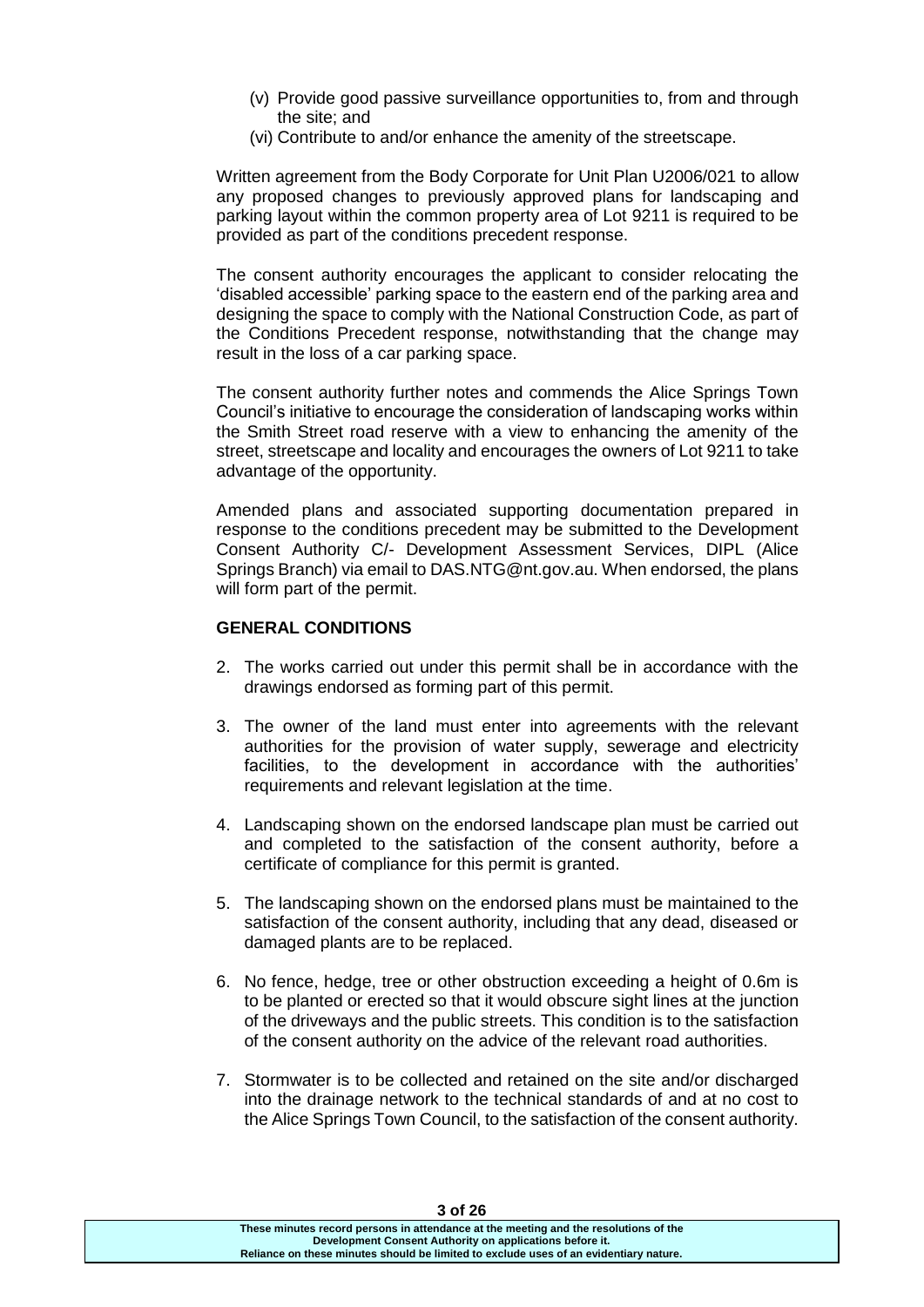- 8. The medical clinic is approved as a specialist clinic for podiatry and other specialist health consultants and practitioners and is not approved for use as a general practice medical clinic or general practice dental clinic.
- 9. Any developments on or adjacent to any easements on site shall be carried out to the requirements of the relevant service authority to the satisfaction of the consent authority.
- 10. All air conditioning units (including any condenser units required to be added or replaced in the future) are to be appropriately screened from public view and condensate disposed of to ground level in a controlled manner to the satisfaction of the consent authority.
- 11. Any required substation and/or fire booster arrangements are to be appropriately screened to soften the visual impact of such infrastructure on the streetscape, to ensure that the infrastructure is sympathetic to and blends in with the design of the building. Details will need to be resolved to the satisfaction of the consent authority in consultation with the Power and Water Corporation and NT Fire and Emergency Services.

#### NOTES:

- 1. The development and use hereby permitted should be designed, constructed, registered and operate in accordance with the National Construction Code of Australia, the *NT Public Health Act* and Regulations.
- 2. The proponent must comply with their General Environment Duty provided by section 12 of the *Waste Management and Pollution Control Act*.
- 3. A "Permit to Work Within a Road Reserve" may be required from the Alice Springs Town Council, before commencement of any work within the road reserve.
- 4. Notwithstanding the approved plans, all signage is subject to Alice Springs Town Council approval, at no cost to Council.
- 5. This development permit does not grant "building approval" for the proposed works and you are advised to contact a registered private Building Certifier to ensure that you have attained all necessary approvals before commencing demolition or construction works.
- 6. The Power and Water Corporation advises that the Water and Sewer Services Development Section [\(waterdevelopment@powerwater.com.au\)](mailto:waterdevelopment@powerwater.com.au) and Power Network Engineering Section [\(powerdevelopment@powerwater.com.au\)](mailto:powerdevelopment@powerwater.com.au) should be contacted via email a minimum of 1 month prior to construction works commencing in order to determine the Corporation's servicing requirements, and the need for upgrading of on-site and/or surrounding infrastructure.
- 7. The Northern Territory Environment Protection Authority advises that construction work should be conducted in accordance with the Authority's Noise Guidelines for Development Sites in the Northern Territory. The guidelines specify that on-site construction activities are restricted to between 7am and 7pm Monday to Saturday and 9am to 6pm Sunday and Public Holidays. For construction activities outside these hours refer to the guidelines for further information.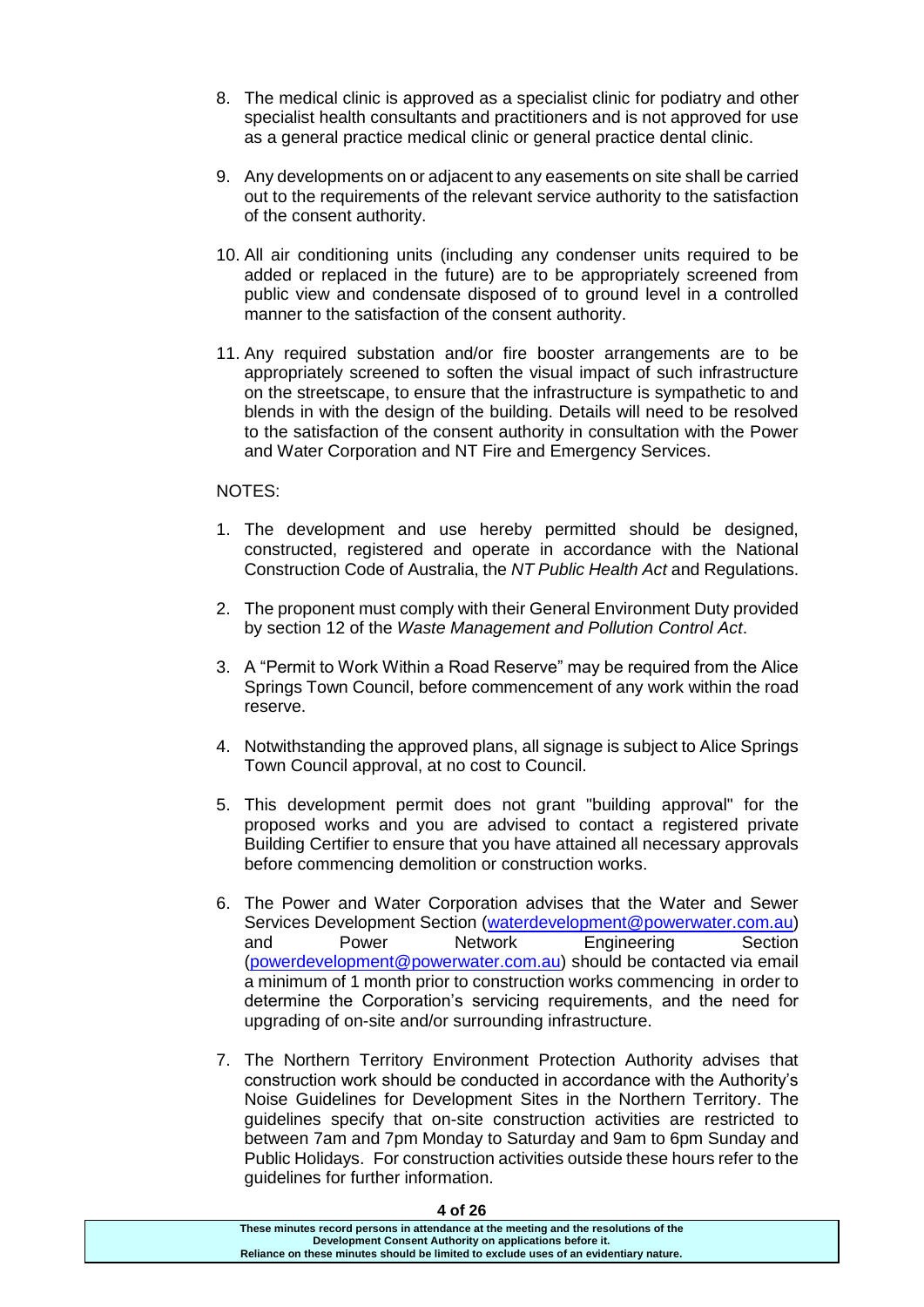# **REASONS**

- 1. Pursuant to section 51(a) of the *Planning Act*, the consent authority must take into consideration the planning scheme that applies to the land to which the application relates. The proposed medical clinic development and use, as approved, is considered appropriate to Zone SC (Service Commercial) of the Northern Territory Planning Scheme and is considered consistent with relevant policy and reference documents under the Scheme, in the context of the established development of the locality and the characteristics of the site, subject to suitable refinements to landscaping and car parking.
- 2. Having considered the matters listed in Clause 6.5.2 (Reduction in Parking Requirements), a variation to Clause 6.5.1 (Parking Requirements) of the NT Planning Scheme is granted in this instance, as the objective of the clause is expected to be met subject to a condition limiting the clinic to specialist consultation (podiatry and other specialist health consultants and practitioners) and not allowing use as a general practice medical clinic or general practice dental clinic, as:
	- a) There are 2 bus stops for regular bus services within 330 metres of the property;
	- b) It is envisaged that some clients and staff will travel to the clinic by community bus service, taxi, foot, bicycle or public transport or 'dropoff and collection', limiting the demand for on-site car parking.
	- c) The parking provided on Lot 9211 is expected to be adequate to meet the needs of the existing light industry and showroom sales uses and the proposed medical clinic use.
	- d) There are 29 car parking spaces within the road reserve on the service road to the southern side of Smith Street, providing some capacity for overflow parking if required.
	- e) The application seeks consent for a podiatry clinic, a specialist clinic which may be expected to generate less appointments per day for each specialist than would be expected for a general medical or dental practice.

The above circumstances are considered to justify the granting of a variation to clause 6.5.1.

- 3. Pursuant to section 51(e) of the *Planning Act*, in considering a development application the Development Consent Authority is required to take into account any submissions made under section 49 of the Act and any evidence or information received under section 50 of the Act. The application was publicly exhibited in accordance with the *Planning Act* and Regulations and no public or local authority submissions were received under section 49 of the Act.
- 4. Pursuant to section 51(h) of the *Planning Act*, in considering a development application the Development Consent Authority is required to take into account the merits of the proposed development as demonstrated in the application. The application identifies that the medical clinic is providing a health care choice/service to the Alice Springs community.
- 5. Pursuant to section 51(j) of the *Planning Act*, in considering a development application the Development Consent Authority is required to take into account the capability of the land to which the proposed development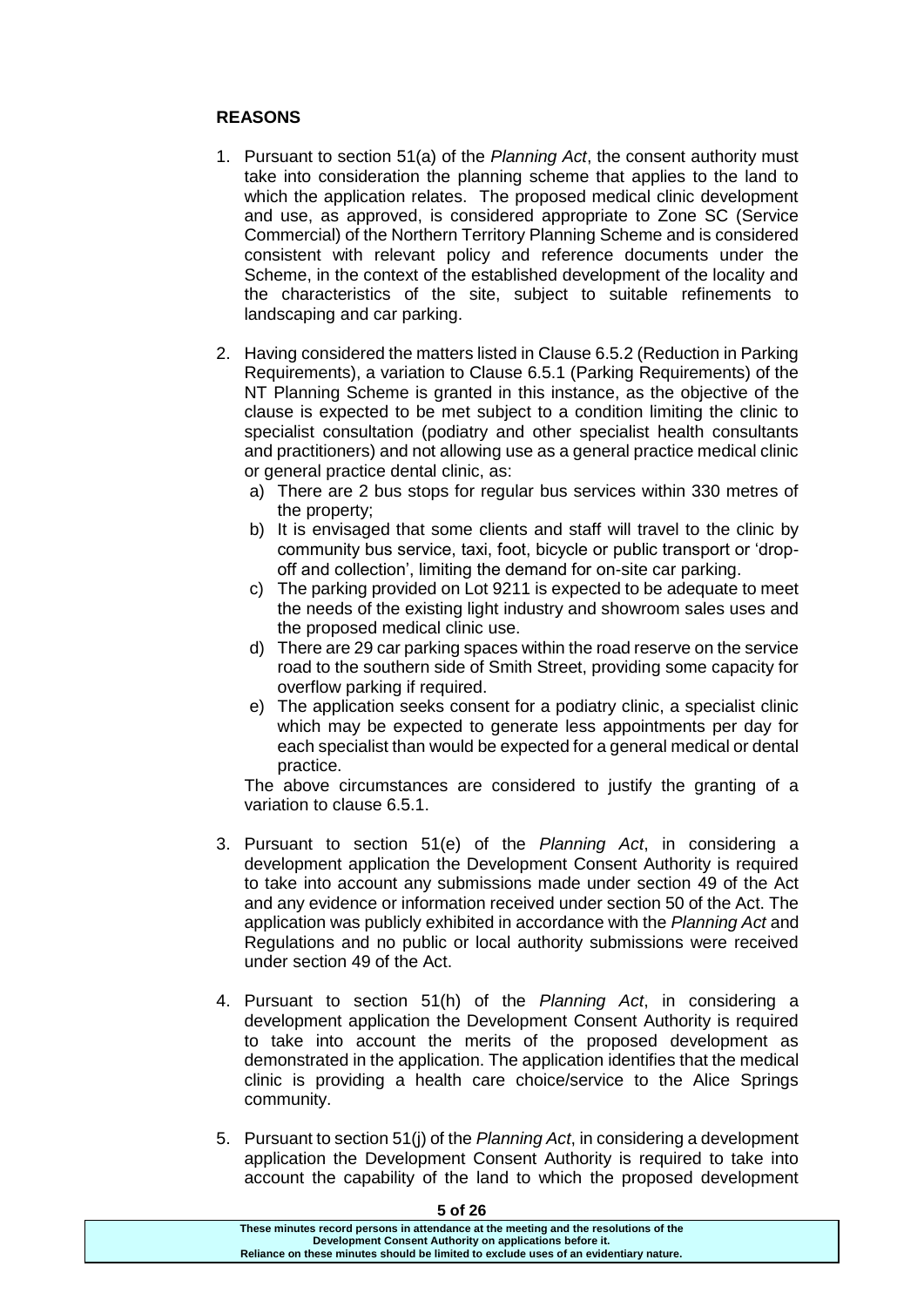relates to support the proposed development and the effect of the development on the land and on other land, the physical characteristics of which may be affected by the development. The land is expected to be capable of supporting the proposed development without undue impact on other land.

- 6. Pursuant to section 51(m) of the *Planning Act*, the consent authority must take into account the public utilities or infrastructure provided in the area in which the land is situated, services to be connected to the land and the requirement, if any, for those facilities or infrastructure to be provided by the developer. The conditions of approval may be expected to assist in ensuring that the Alice Springs Town Council and the Power and Water Corporation's requirements and interests are duly addressed.
- 7. Pursuant to section 51(n) of the *Planning Act* the consent authority must take into consideration the potential impact of development on the existing and future amenity of the area in which the land is situated. The proposed development and use, as approved, is not expected to have any adverse impact of the amenity of other properties, the locality or any streetscape.
- 8. Pursuant to section 51(p) of the *Planning Act* the consent authority must take into consideration the public interest, including (if relevant) how the following matters are provided for in the application
	- (i) community safety through crime prevention principles in design;
	- (ii) water safety; and
	- (iii) access for persons with disabilities.

The conditions of approval includes measures intended to encourage upgrades to the parking layout to better service the needs of persons with a disability and recognise the benefits of providing good passive surveillance opportunities to and from land through appropriate landscaping.

**ACTION:** DAS to prepare a Notice of Consent and Development Permit

# **ITEM 2 17 X 2 BEDROOM MULTIPLE DWELLING IN 6 X 1 STOREY BUILDINGS**

### **PA2018/0339 LOT 10742, 52 PALM CIRCUIT, SUBURB OF ROSS**

### **APPLICANT AUSTRALIAN PROPERTY PROJECTS PTY LTD**

- **RESOLVED 0125/18** That, pursuant to section 46(4)(b) of the *Planning Act*, the Development Consent Authority defer consideration of the application to develop Lot 10742, 52 Palm Circuit, Suburb of Ross, Town of Alice Springs for the purpose of 17 x 2 bedroom multiple dwellings in 6 x 1 storey buildings to require the applicant to provide the following additional information that the Authority considers necessary in order to enable the proper consideration of the application:
	- 1. revised design that complies with the maximum dwelling density requirements of sub-clause 2 of Clause 7.1.1 (Residential Density Limitations) of the NT Planning Scheme;
	- 2. updated design of private open space areas such that the Authority can be satisfied that the criteria contained in sub-clause 2 of Clause 7.5 (Private Open Space) of the NT Planning Scheme will be complied with;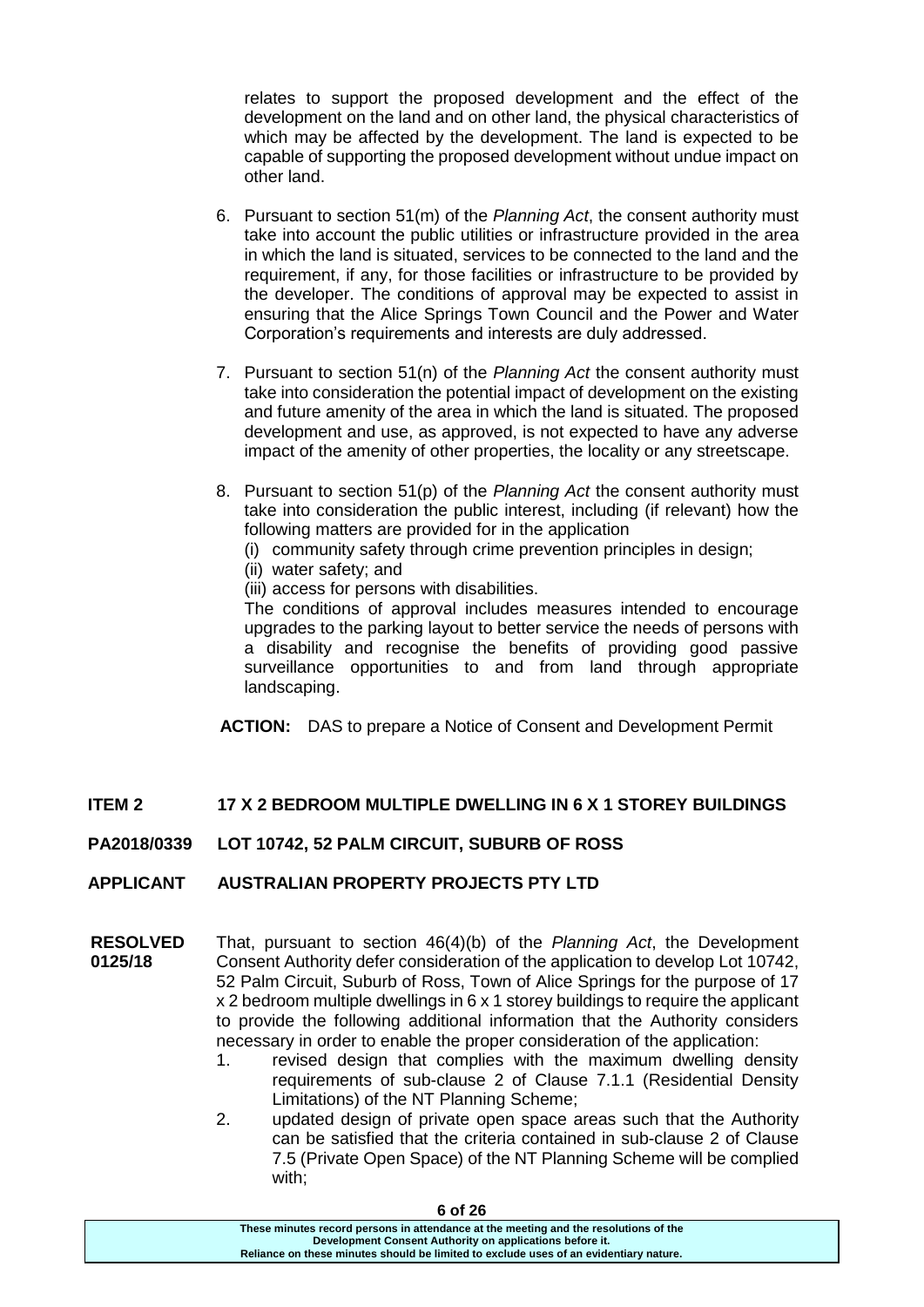- 3. dwelling design compliant with the performance criteria contained in sub-clause 2(a) of Clause 7.3.1 (Additional Setback Requirements for Residential Buildings Longer than 18m) of the NT Planning Scheme;
- 4. Details of any proposed retaining walls for Units 8, 9, 10 and 11;
- 5. Clarification of proposed surface treatments of private open space areas
- 6. Proposed locations of air conditioning units shown on drawings
- 7. updated elevations of buildings, indicating finished floor levels, existing and finished ground levels, building materials and external finishes;
- 8. Sufficient cross-sections and longitudinal sections to show the relationship between structures and their respective heights above "ground level" of the site as defined in the NT Planning Scheme.
- 9. Clearance letter/report from a qualified person experienced in the investigation and assessment of contaminated land that the site is suitable for its intended land use of multiple dwellings (this is to be prepared in consultation with the Environment Division of the Department of Environment and Natural Resources).
- 10. Proposed landscaping details for the development, such that the consent authority can be satisfied that the criteria and objectives contained in Clauses 6.12 and 7.7 of the NT Planning Scheme can be met.

# **REASONS**

1. Pursuant to section 51(a) of the *Planning Act,* in considering a development application, the consent authority must take into account the planning scheme that applies to the land to which the application relates. The NT Planning Scheme applies to the development of the subject site. The proposal does not comply with the dwelling density control given by Clause 7.1.1 (Residential Density Limitations) of the NT Planning Scheme. The density is 2.67 dwellings over the maximum permitted for single storey multiple dwellings in Zone TC and the proposed design does not fully comply with the minimum standards contained in Part 4 of the Scheme.

The multiple dwellings (as presented in the application) design has not given adequate consideration and design response to the criteria contained in sub clause 3 of Clause 7.1.1.

The required additional information is considered necessary in order for a proper consideration of the application to be undertaken, particularly reduced density that complies with the purpose and performance criteria requirements of:

- Clause 7.1.1 (Residential Density Limitations):
- Clause 7.3.1 (Additional Setback Requirements for Residential Buildings longer than 18m)
- Clause 7.5 (Private Open Space)

of the NT Planning Scheme.

2. Pursuant to section 51(d) of the *Planning Act,* in considering a development application, the consent authority must take into account an environment protection objective as defined in section 4(1) of the Waste Management and Pollution Control Act that is relevant to the land to which the application relates. Noting the history and use of the site and abutting property (Lot 10741) comments received from the Environment Division of the Department of Environment and Natural Resources (dated 01/10/2018) have recommended that a qualified person experienced in the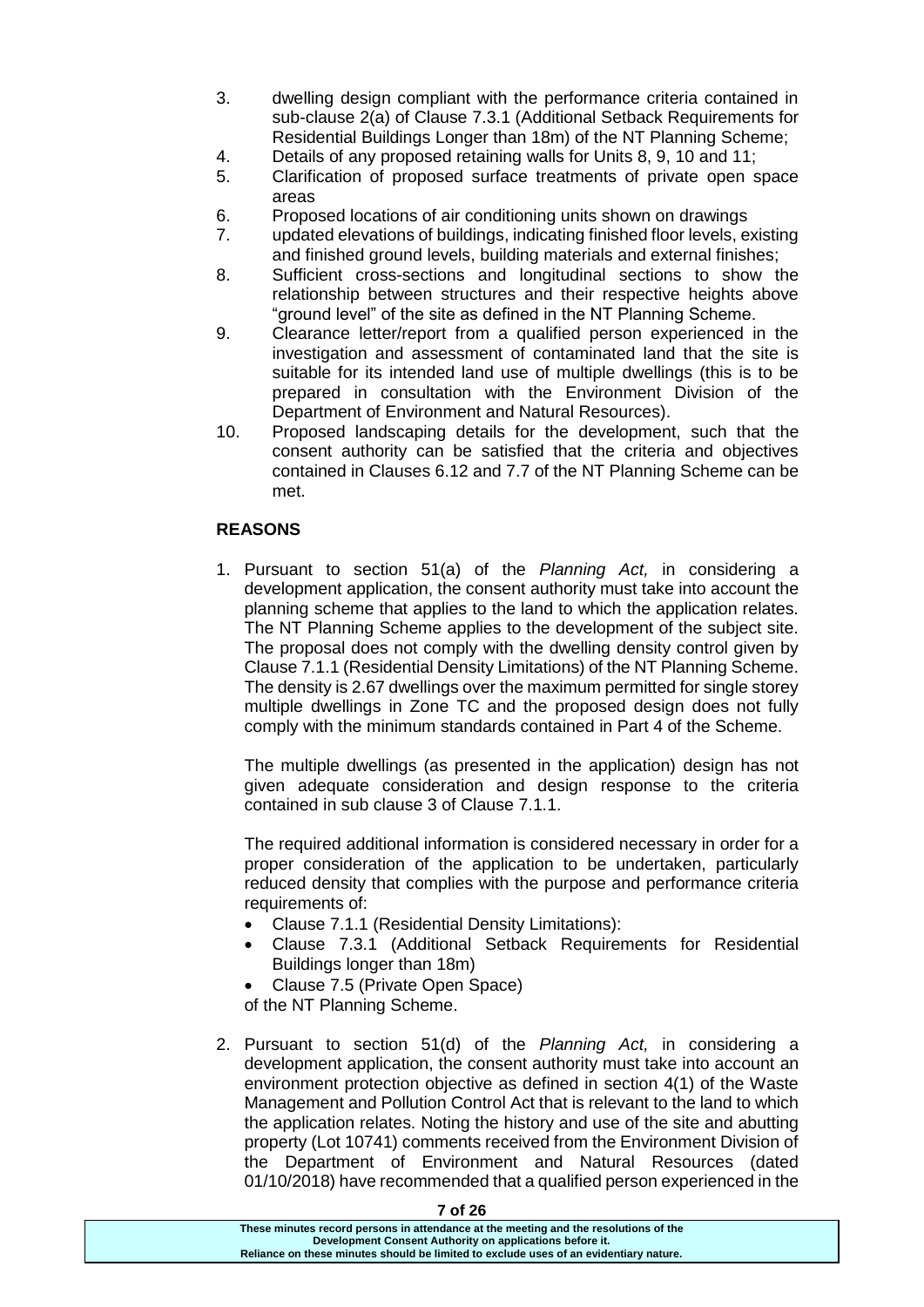investigation and assessment of contaminated land provide a clearance that the site is suitable for its intended land use.

**ACTION:** letter for deferral to be sent to applicant and service authorities

**ITEM 3 1. CHANGE OF USE FROM "HOSTEL" TO 36 X 1 BEDROOM MULTIPLE DWELLINGS IN A TWO STOREY BUILDING INCLUDING ALTERATIONS AND ADDITIONS TO BUILDINGS, CAR PARKING AREAS, LANDSCAPING, PRIVATE AND COMMUNAL OPEN SPACE. 2. SUBDIVISION FOR THE PURPOSE OF A UNIT TITLES SCHEME (36 UNITS AND A COMMON PROPERTY AREA) PA2018/0351 LOT 1759, 3 LARAPINTA DRIVE, SUBURB OF GILLEN**

**APPLICANT WALARU DISCRETIONARY TRUST**

Mr Ian Brashaw (UrbanPlan) attended the hearing on behalf of the applicant and spoke further to the application.

- **RESOLVED 0126/18** That, pursuant to section 53(c) of the *Planning Act*, the Development Consent Authority refuse to consent to the application to develop Lot 1759, 3 Larapinta Drive, Suburb of Gillen, Town of Alice Springs for the purpose of change of use from "hostel" to 36 x 1 bedroom multiple dwellings in a two storey building including alterations and additions to buildings, car parking areas, landscaping, private and communal open space for the following reasons:
	- 1. Pursuant to section 51(a) of the *Planning Act,* in considering a development application, the consent authority must take into account the planning scheme that applies to the land to which the application relates:
		- a) The subject land is zoned MR (Medium Density Residential) under the NT Planning Scheme. The application seeks permission to redevelop the and change the use the land for the purposes of a multiple dwellings, such use being a discretionary use under the applicable terms of Zone MR. Whilst the proposed land use is consistent with the purpose of Zone MR, the consent authority determined that the number and extent of non-compliances with the performance criteria contained in Part 4 of the NT Planning Scheme was due to an overdevelopment of the site and therefore, pursuant to the requirements of:
			- sub-clause 3 of Clause 7.1.1 (Residential Density Limitations); and
			- sub-clause 3 of Clause 2.5 (Exercise of Discretion by the Consent Authority)

of the Scheme, and section 52(1)(b) of the *Planning Act*, a variation to Clause 7.1.1 could not be supported.

- b) The proposal does not comply with the dwelling density control given by Clause 7.1.1 (Residential Density Limitations) of the NT Planning Scheme and the change of use to multiple dwellings is considered to be an overdevelopment, not giving adequate consideration and design response to the criteria contained in sub clause 3 of Clause 7.1.1.
	- i) The site has an area of 3390 $m^2$ , Table C to Clause 7.1.1 gives a density control for two storey buildings at 200m<sup>2</sup> for multiple dwellings on land zoned MR in Alice Springs. Based on Clause 7.1.1, the proposed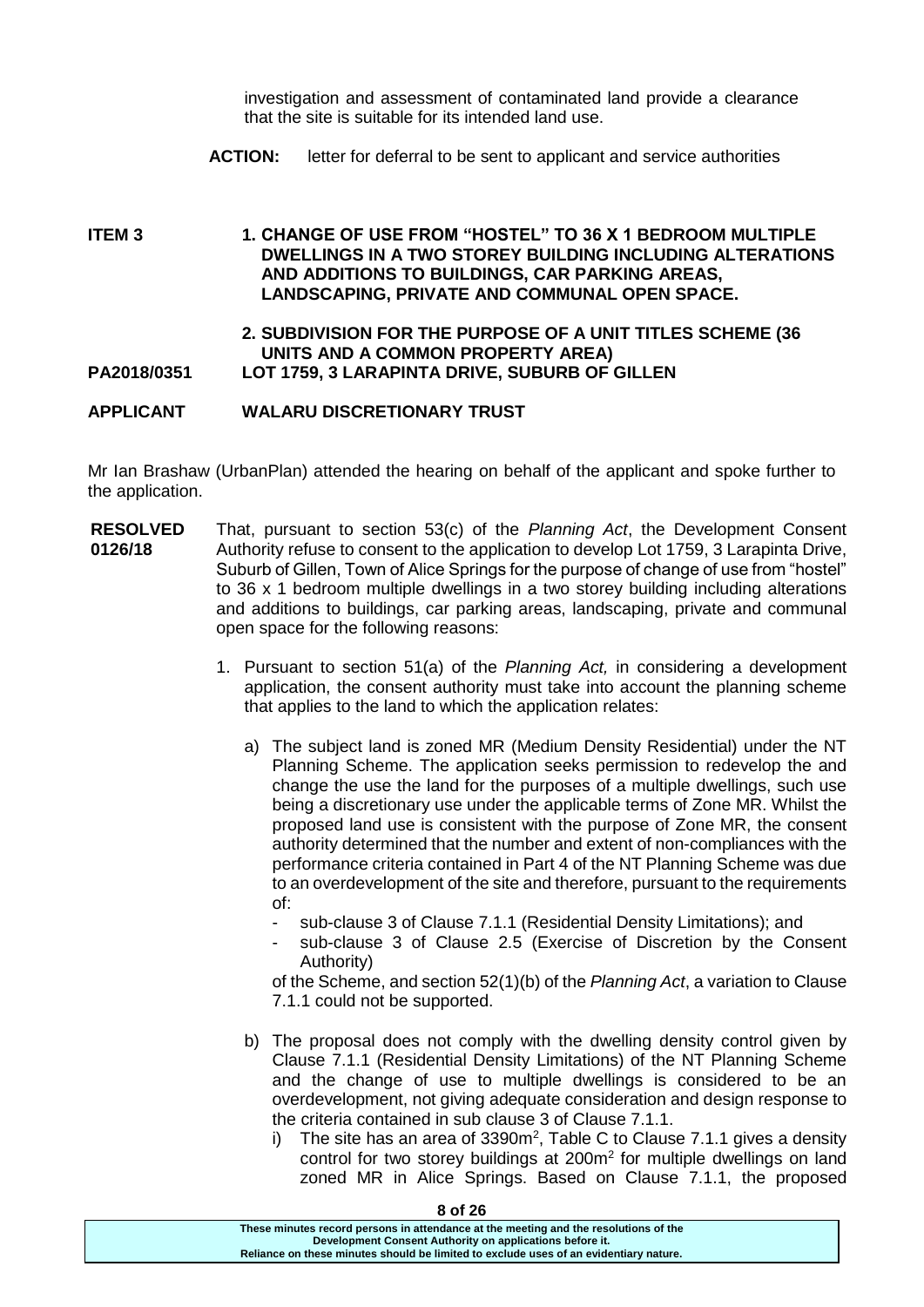development (change of use) of the hostel into 36 multiple dwellings would require a site area of 7200m<sup>2</sup>. This means that the dwelling density exceeds what is allowable by the Northern Territory Planning Scheme by  $\sim$ 122.22% (3810m<sup>2</sup> or 19.2 dwellings).

ii) With regard to the objectives outlined in sub-clause 1 of Clause 7.1.1, service authority comments from the Power and Water Corporation indicate that the proposed change of use and density is compatible with the existing and planned provision of reticulated services which service the area, subject to the developer complying with standard technical requirements. Current flood mapping indicates that the subject site is not liable to inundation in a 1% AEP Defined Flood Event. The site is not a declared heritage place and the Department of Environment and Natural Resources did not identify any land capability constraints with respect to drainage, slope or soil characteristics.

The inability of the development to comply with the density control is rather an indication of further non-compliances with Part 4 of the NT Planning Scheme.

- c) Having considered the requirements of Clause 6.5.2 (reduction in Parking Requirements) of the NT Planning Scheme, a reduction to the car parking required by Clause 6.5.1 (Parking Requirements) is not supported as:
	- i) No evidence is provided, in the form of a traffic assessment or car parking study to support the argument that the provision of 1 bedroom multiple dwellings should not incur a requirement of 2 car parking spaces, as stipulated in the NT Planning Scheme;
	- ii) Notwithstanding that an area for parking of motorcycles and communal storage for residents' bicycles is included in the design (including amended drawings tabled at the 10/10/2018 meeting), the shortfall in available on-site car parking bays is significant, providing 51.38% of the requirement which is evidence of the proposed change of use being an overdevelopment of the site.
- d) The development does not comply with sub-clause 2(a) of Clause 7.3.1 (Additional Setback Requirements for Residential Buildings longer than 18m) of the NT Planning Scheme. The Authority is not satisfied that the design of the development adequately mitigates the adverse effects of building massing and visual bulk that may arise from the western façade of the building. Pursuant to the requirements of sub-clause 5 of Clause 7.3.1 and sub-clause 3 of Clause 2.5 (Exercise of Discretion by the Consent Authority) of the Scheme, a variation to Clause 7.3.1 could not be supported
- e) The proposal does not comply with Clause 7.5 (Private Open Space) of the NT Planning Scheme, as all proposed dwellings require one or more variations to the minimum dimension, area or open to the sky requirements of the clause, also indicating the proposal's inability to provide for adequate access to natural light, not being of an adequate size to provide for domestic purposes or enabling an extension of the function of the dwelling. All private open space areas for ground level dwellings were substantially less than the 45m<sup>2</sup> area requirement. The consent authority identified no special circumstances in relation to the site or proposed development as per subclause 4 of Clause 2.5 (Exercise of Discretion by the Consent Authority) of the Scheme in regard to justifying granting consent to the areas of noncompliance.
- f) The Authority noted that the proposal as publicly exhibited (and amended drawings tabled at the 10/10/2018 meeting) included communal open space

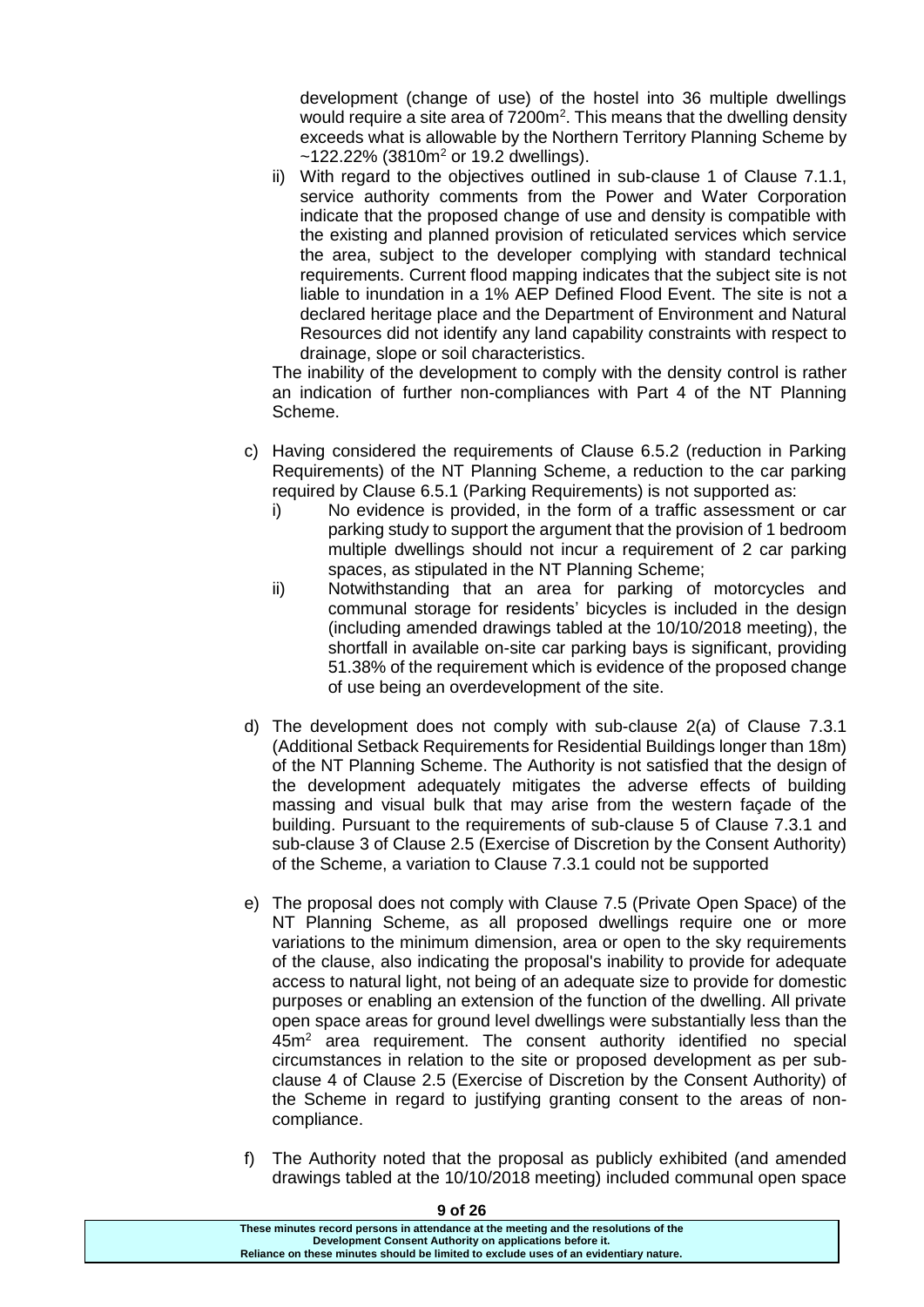that was well in excess of the requirements of Clause 7.6 (Communal Open Space) of the Scheme but concluded that this space did not compensate for reduced areas of private open space nor did it provide adequate justification for the other areas of non-compliance. In addition the Authority noted that a design that is compliant with the relevant requirements of the Scheme is likely to offer increased amenity to the existing residents of nearby developments and future residents of the subject development.

- g) Larapinta Drive is a "main road" (as defined in the NT Planning Scheme), the Transport and Civil Services Division of the Department of Infrastructure, Planning and Logistics is the agency responsible for the care control and maintenance of Larapinta Drive. Sub-clause 2 of Clause 13.2 (Land Adjacent to Main Roads) of the Scheme specifies that access to a use or development or proposed use or development from a main road is to be only with consent and in accordance with the responsible Agency. The consent authority noted the amended drawings tabled at the 10/10/2018 meeting showed a revised car parking and driveway layout (retaining the existing vehicle crossover to the site).
- h) The proposal is inconsistent with the Community Safety Design Guide (which must be considered by virtue of clause 2.8 (Reference to Guidelines) of the NT Planning Scheme), a key objective of which is "to ensure that development contributes to the safety of areas by optimising the opportunities to provide passive surveillance of public spaces, communal areas, streets and car parks". The frontage of the site to Larapinta Drive will be screened with 1.8m (or higher) solid (not visually permeable) fencing negating any opportunities for passive surveillance to and from the car park and public spaces. In the case of ground level dwellings, fencing to private open space obstructs surveillance opportunities to communal open space areas.
- 2. Pursuant to section 51(n) of the *Planning Act*, in considering a development application the consent authority is required to take into account the potential impact on the existing and future amenity of the area in which the land is situated. The design gives a poor amenity outcome for future (permanent) occupants of the multiple dwellings and for the surrounding area in terms of natural light, floor area, ventilation and access to and quality of private open space. The poor amenity outcomes for future residents and the lack of compliance with the minimum standards for development contained in Part 4 of the NT Planning Scheme also confirm that the proposal is inconsistent with the relevant objectives of the NT Planning Scheme and lacks sufficient merit.

### **ACTION:** DAS to prepare Notice of Refusal

- **RESOLVED 0127/18** That, pursuant to section 53(c) of the *Planning Act*, the Development Consent Authority refuse to consent to the application to develop Lot 1759, 3 Larapinta Drive, Suburb of Gillen, Town of Alice Springs for the purpose of subdivision for the purpose of a Unit Titles Scheme (36 units and a common property area) for the following reasons:
	- 1. Pursuant to section 51(a) of the *Planning Act,* in considering a development application, the consent authority must take into account the planning scheme that applies to the land to which the application relates. The NT Planning Scheme applies to the land and the development application sought consent pursuant to Clause 2.6 of the Scheme to allow subdivision for the purposes of a Unit Title Scheme. The application was submitted in parallel with Development Application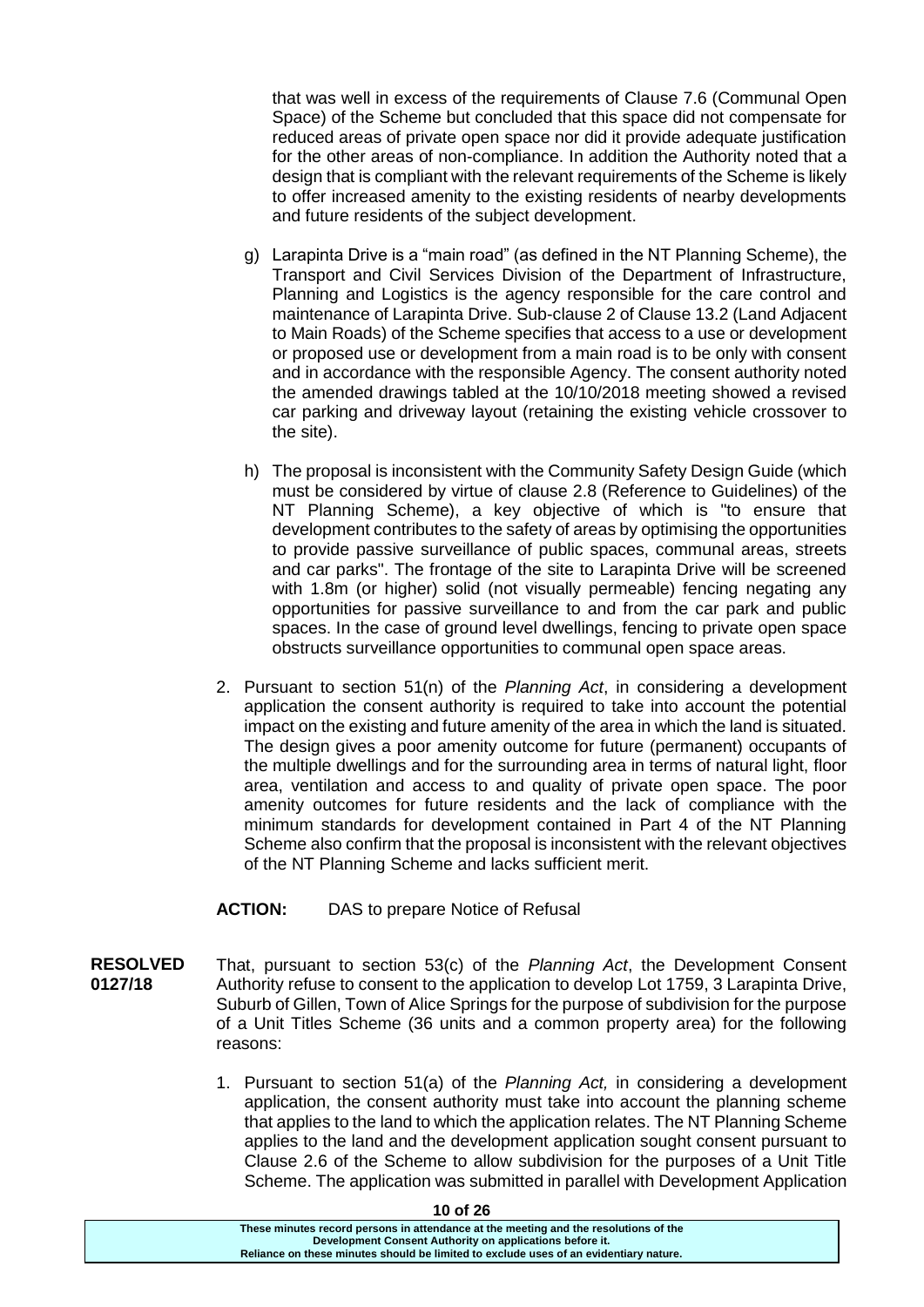PA2018/0351 (change of use from "hostel" to 36 x 1 bedroom multiple dwellings in a two storey building including alterations and additions to buildings, car parking areas, landscaping, private and communal open space). The consent authority has refused to consent to the application for the change of use (Notice of Refusal NR18/00xx refers). Consequently, approval of the subdivision proposal (as lodged) is not considered appropriate as it is not consistent with sub-clauses 1 and 2 of Clause 11.1.5 (Subdivision for the Purposes of a Unit Title Scheme) of the NT Planning Scheme.

2. Pursuant to section 51(q) of the *Planning Act*, in considering a development application for a proposed subdivision of land on which a building is, or will be situated, the consent authority is required to take into account whether the building complies, or will comply, with any requirements prescribed by regulation in relation to the building (including, for example, requirements about the structural integrity and fire safety of the building). The statement from a building certifier included with the application did not address the matters listed in sections 46(3)(k) & (l) of the *Planning Act*, such that the Authority could be satisfied that the matters listed in section 51(q) of the *Planning Act* and 8C of the *Planning Regulations* can be complied with.

**ACTION:** DAS to prepare Notice of Refusal

### **ITEM 4 ALTERATIONS AND ADDITION TO AN EXISTING HOTEL, INCLUDING 4 DEMOUNTABLE STRUCTURES**

#### **PA2018/0367 LOT 9304, 123 GAP ROAD, SUBURB OF THE GAP**

#### **APPLICANT MASTERPLAN NT**

Development Assessment Services tabled comment from NT Fire and Rescue Services and the Department of the Attorney-General and Justice (Licencing, Regulation and Alcohol Strategy).

Joe Sheridan (applicant) and Paul Graham (Asbuild) attended the meeting and spoke further to the application.

**RESOLVED 0128/18** That the Development Consent Authority, varies the requirements of Clause 6.5.1 (Parking Requirements) of the Northern Territory Planning Scheme, and pursuant to section 53(b) of the *Planning Act*, alters the proposed development and consents to the proposed development as altered to develop Lot 9304, (123) Gap Road, Suburb of The Gap, Town of Alice Springs, for the purpose of outdoor entertainment area additions to an existing hotel (including 4 modified demountable structures (transport containers), shade structures, a cinema screen and landscaping), subject to the following conditions and for the following reasons:

#### **CONDITIONS PRECEDENT**

1. Prior to the endorsement of plans and prior to the commencement of works (including site preparation) amended plans, including an amended site plan, to the satisfaction of the consent authority must be submitted to and approved by the consent authority. When approved, the plans will be endorsed and will then form part of the permit. Plans must be generally consistent with the plans publicly exhibited, drawn to scale, in Adobe PDF Format and detail all proposed fencing including any existing fencing proposed to be retained (including height and building materials):

**These minutes record persons in attendance at the meeting and the resolutions of the Development Consent Authority on applications before it. Reliance on these minutes should be limited to exclude uses of an evidentiary nature.**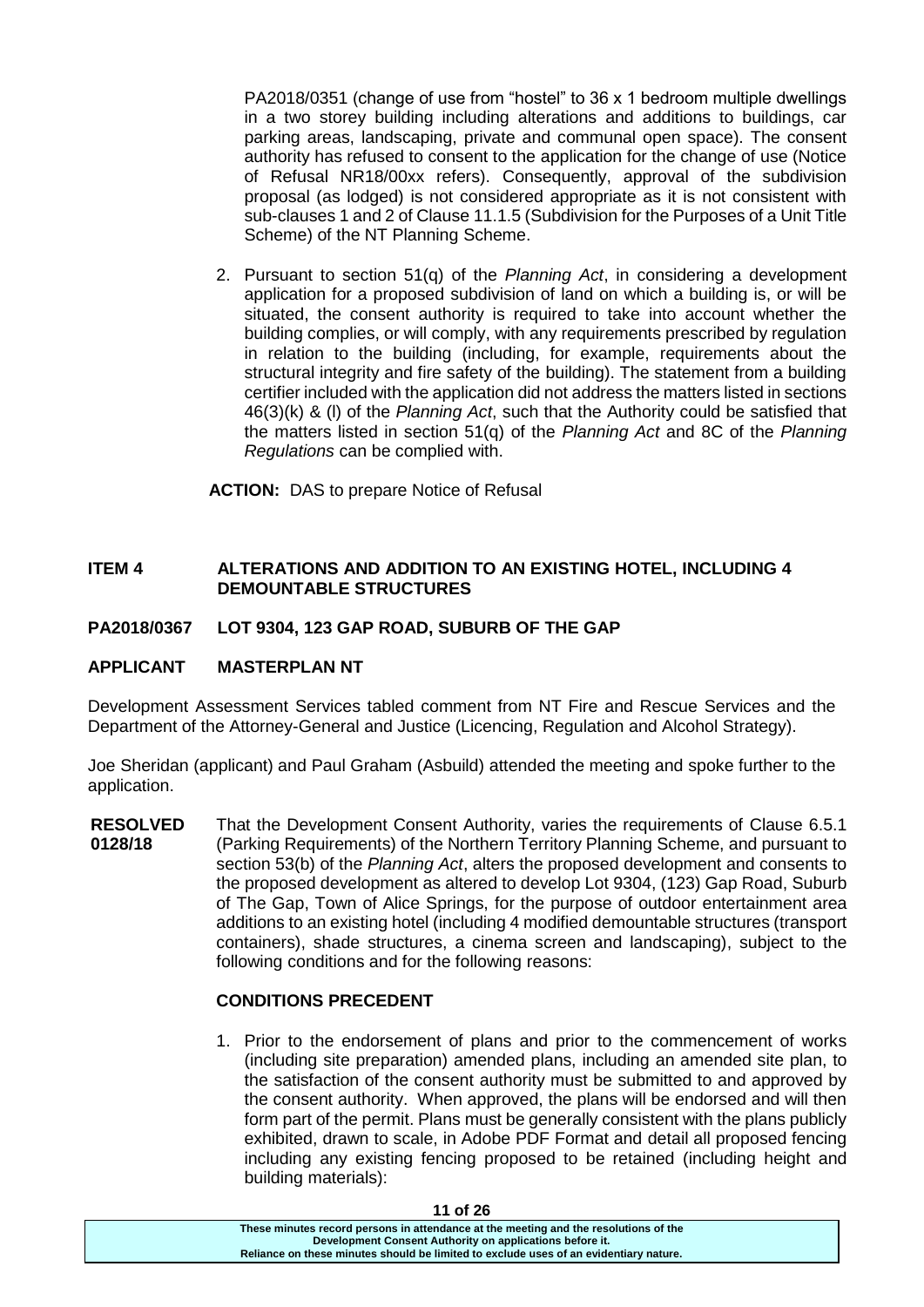between Lot 9304 and Lot 9305; and

 immediately surrounding the proposed outdoor entertainment area (if any). Fencing and any new planting should reflect due regard to the Community Safety Design Guide (as referenced in the NT Planning Scheme).

The consent authority notes encroachment of existing hotel works and landscaping into adjoining road reserve/s and encourages the owners to liaise with the responsible road authorities with a view to addressing the matter.

Amended plans and associated supporting documentation prepared in response to the conditions precedent may be submitted to the Development Consent Authority C/- Development Assessment Services, DIPL (Alice Springs Branch) via email to DAS.NTG@nt.gov.au. When endorsed, the plans will form part of the permit.

#### **GENERAL CONDITIONS**

- 2. The works carried out under this permit shall be in accordance with the drawings endorsed as forming part of this permit.
- 3. The owner of the land must enter into agreements with the relevant authorities for the provision of water supply facilities and electricity and telecommunication services and the management and disposal and/or discharge of trade waste to the development shown on the endorsed drawings in accordance with the authorities' requirements and relevant legislation at the time.
- 4. Landscaping shown on the endorsed landscape plan/s must be carried out and completed to the satisfaction of the consent authority, before a certificate of compliance for this permit is granted.
- 5. Signage shall be placed on Lot 9304 and Lot 9305 identifying:
	- a) The availability of overflow car parking on adjoining Lot 9305 for hotel patrons; and
	- b) That the parking area is available for use by hotel and caravan park patrons.
- 6. The landscaping shown on the endorsed plans must be maintained to the satisfaction of the consent authority, including that any dead, diseased or damaged plants are to be replaced.
- 7. No fence, hedge, tree or other obstruction exceeding a height of 0.6m is to be planted or erected so that it would obscure sight lines at the junction of the driveways and the public streets. This condition is to the satisfaction of the consent authority on the advice of the relevant road authorities.
- 8. Stormwater is to be collected and retained on the site and/or discharged into the drainage network to the technical standards of, and at no cost to, the relevant road authorities, to the satisfaction of the consent authority.
- 9. Any developments on or adjacent to any easements on site shall be carried out to the requirements of the relevant service authority to the satisfaction of the consent authority.
- 10. Any floodlighting or security lighting provided on site should be shielded in a manner to prevent the lighting causing nuisance to South Terrace road traffic. This condition is to the satisfaction of the consent authority on advice from the relevant road authority.

| 14 UI 40                                                                              |  |
|---------------------------------------------------------------------------------------|--|
| These minutes record persons in attendance at the meeting and the resolutions of the  |  |
| Development Consent Authority on applications before it.                              |  |
| Reliance on these minutes should be limited to exclude uses of an evidentiary nature. |  |
|                                                                                       |  |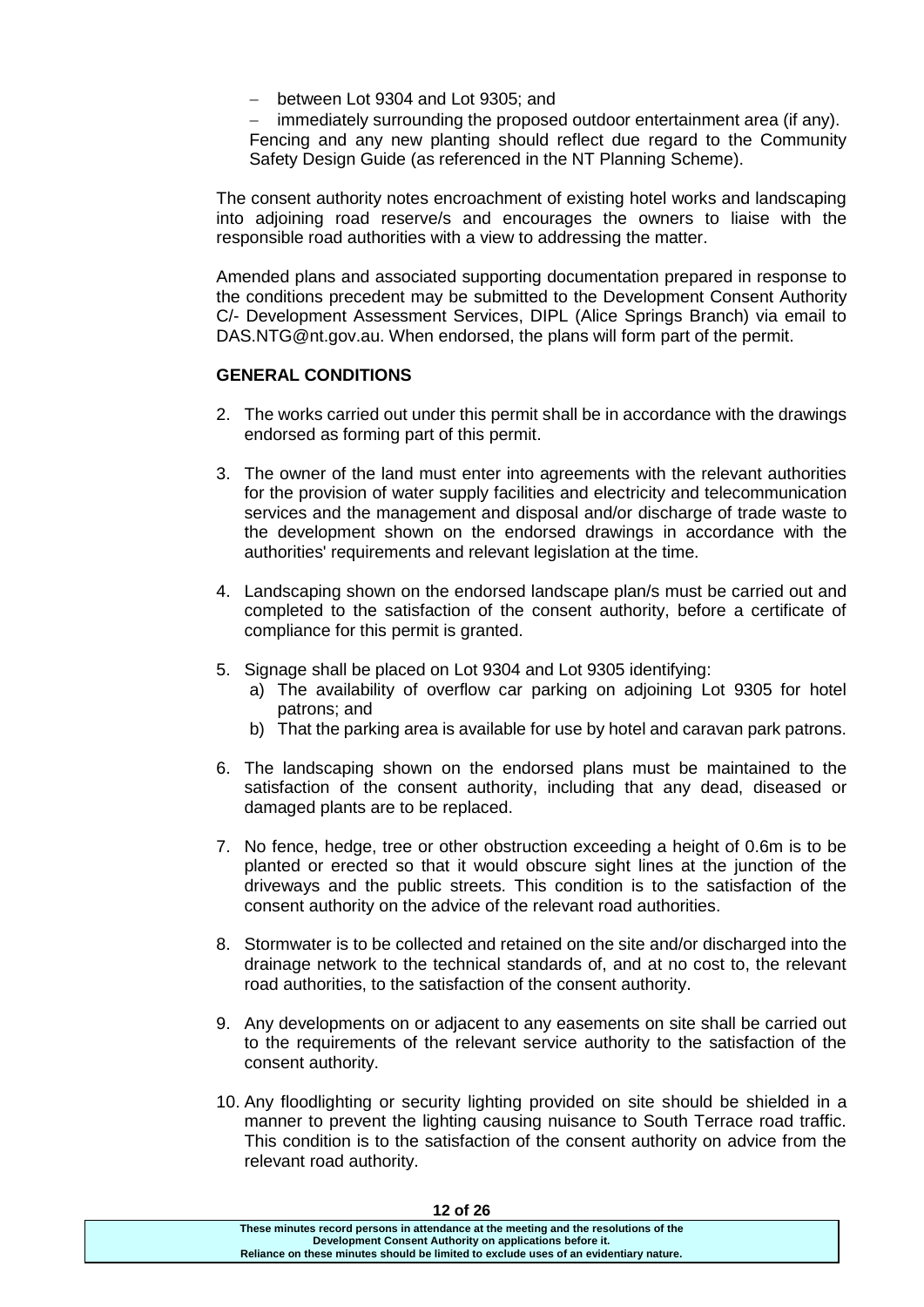- 11. Dust control measures must be employed throughout the construction stage, such that dust does not leave the site and result in any loss of amenity to any other property. This condition is to the satisfaction of the consent authority.
- 12. Before issue of a Certificate of Compliance (section 65 of the Planning Act), pursuant to section 91 of the Land Title Act, a "right of way" car parking easement shall be registered on the Title of Lot 9305, Alice Springs, including the 'overflow parking area' and vehicle access between Lot 9304 and that parking area (generally consistent with the drawing numbered 'SD 1.02 TP1' and included in the application approved through this permit, but including a driveway between Lot 9304 and the parking area on Lot 9305). This condition is to the satisfaction of the consent authority.
- 13. The parking area on adjoining Lot 9305 that is located within a right-of-way easement on Lot 9305 and in favour of Lot 9304 is to be constructed and maintained in accordance with plans endorsed as part of Variation of Conditions permit DP11/0031A and be available for usage by patrons and staff of both lots.

#### NOTES:

- 1. The development and use hereby permitted should be designed, constructed, registered and operate in accordance with the National Construction Code of Australia, the *Disability Discrimination Act,* the *NT Liquor Act*, the *NT Public Health Act* and Regulations, the *NT Food Act* and National Food Safety Standards.
- 2. The proponent must comply with their General Environment Duty provided by section 12 of the *Waste Management and Pollution Control Act*.
- 3. A "Permit to Work Within a Road Reserve" may be required from the relevant road authority, before commencement of any work within a road reserve.
- 4. Notwithstanding the approved plans, all signage is subject to Alice Springs Town Council approval, at no cost to Council.
- 5. This development permit does not grant "building approval" for the proposed works and you are advised to contact a registered private Building Certifier to ensure that you have attained all necessary approvals before commencing demolition or construction works.
- 6. The Power and Water Corporation advises that the Water and Sewer Services Development Section [\(waterdevelopment@powerwater.com.au\)](mailto:waterdevelopment@powerwater.com.au) and Power Network Engineering Section [\(powerdevelopment@powerwater.com.au\)](mailto:powerdevelopment@powerwater.com.au) should be contacted via email a minimum of 1 month prior to construction works commencing in order to determine the Corporation's servicing requirements, and the need for upgrading of on-site and/or surrounding infrastructure.
- 7. The Northern Territory Environment Protection Authority advises that construction work should be conducted in accordance with the Authority's Noise Guidelines for Development Sites in the Northern Territory. The guidelines specify that on-site construction activities are restricted to between 7am and 7pm Monday to Saturday and 9am to 6pm Sunday and Public Holidays. For construction activities outside these hours refer to the guidelines for further information.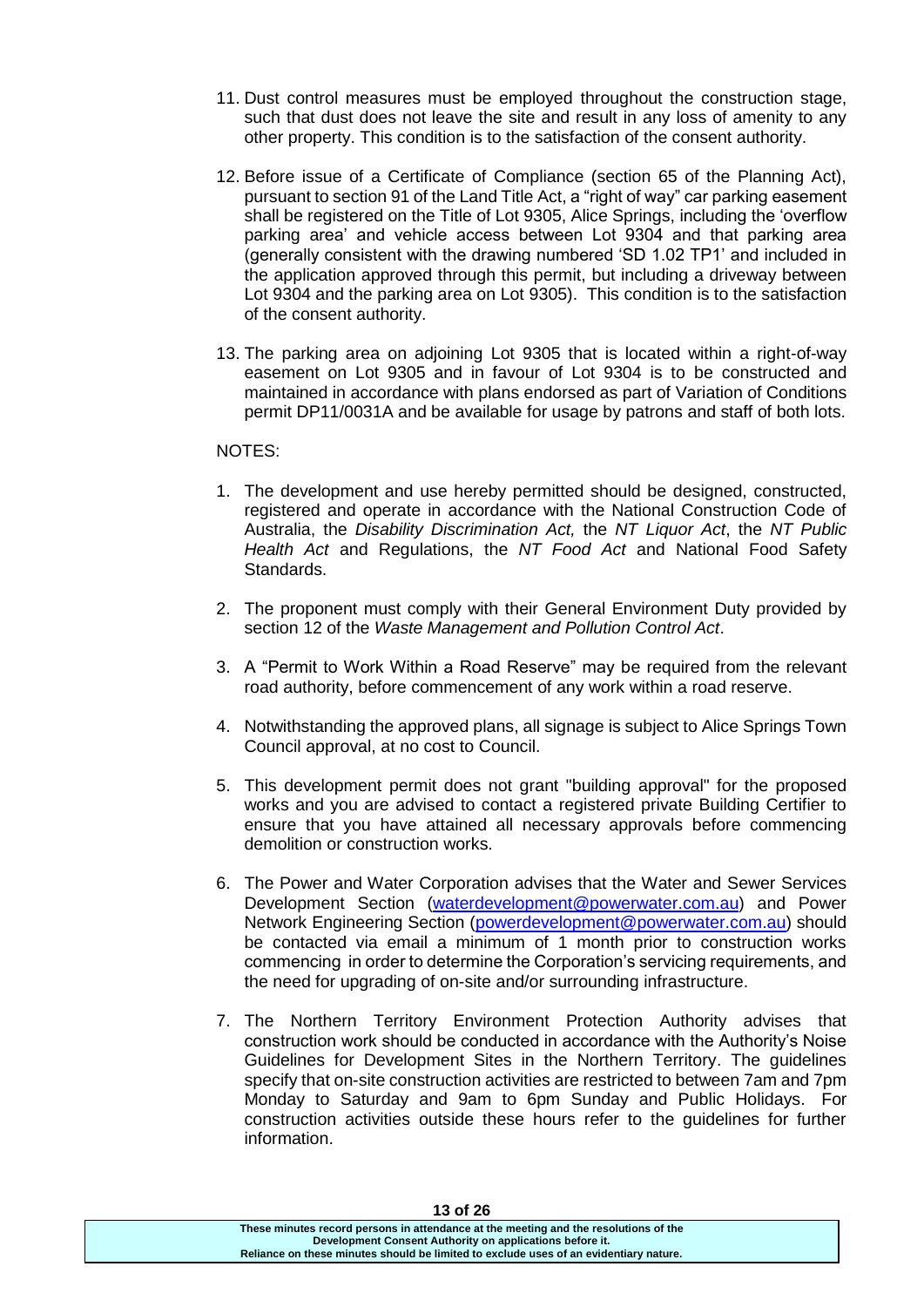- 8. This development permit does not grant approval for material alterations to a licensed premises. You are advised to contact the NT Liquor Commission ( [https://justice.nt.gov.au/regulatory-services/licensing-boards,-committees-and](https://justice.nt.gov.au/regulatory-services/licensing-boards,-committees-and-advisory-councils/liquor-commission/liquor-licence-applications)[advisory-councils/liquor-commission/liquor-licence-applications](https://justice.nt.gov.au/regulatory-services/licensing-boards,-committees-and-advisory-councils/liquor-commission/liquor-licence-applications) ) concerning requirements relating to altering or obtaining an appropriate licence.
- 9. Any proposed works which fall within the scope of the Construction Industry Long Service Leave and Benefits Act must be notified to NT Build by lodgement of the required Project Notification Form. Payment of any levy must be made prior to the commencement of any construction activity. NT Build should be contacted via email (info@ntbuild.com.au) or by phone on 08 89364070 to determine if the proposed works are subject to the Act.

### **REASONS**

- 1. Pursuant to section 51(a) of the *Planning Act*, the consent authority must take into consideration the planning scheme that applies to the land to which the application relates. The proposed development and use, as approved, is considered appropriate to Zone TC (Tourist Commercial) of the Northern Territory Planning Scheme and is considered consistent with relevant policy and reference documents under the Scheme, in the context of the established development of the locality and the characteristics of the site, subject to the provision of overflow car parking on adjoining Lot 9305.
- 2. Having considered the matters listed in Clause 6.5.2 (Reduction in Parking Requirements) of the NT Planning Scheme, a variation to Clause 6.5.1 (Parking Requirements) is granted in this instance, as:
	- a) The proposed development will complement the existing hotel, providing additional options for entertainment on the site without significantly increasing the empirical demand for car parking at peak times;
	- b) The proposed development and use may increase usage of the existing onsite car parking at current 'off-peak' times, but is expected to be suitably serviced in terms of car parking, by the provision of 29 on-site parking spaces and right-of-use to an additional 28 overflow parking spaces on Lot 9305; and
	- c) The objective of the clause is expected to be met subject to the provision of 29 on-site parking spaces and right-of-use to an additional 28 overflow parking spaces on Lot 9305.

The above circumstances are considered to justify the granting of a variation to clause 6.5.1.

- 3. The consent authority:
	- a) notes that the proposed demountable structures (transport containers) will be:
		- (i) substantially screened by existing landscaping (including trees and shrubs) on the site and in the adjoining road reserve, which is proposed to be retained;
		- (ii) substantially setback from South Terrace; and
		- (iii) modified and architecturally embellished; and
	- b) expects the above factors to assist in ensuring that the transport containers are integrated into the streetscape and will not frustrate the purpose of clause 6.8 (Demountable Structures) of the Planning Scheme, which is to ensure that demountable structures do not detract from the visual amenity of an area.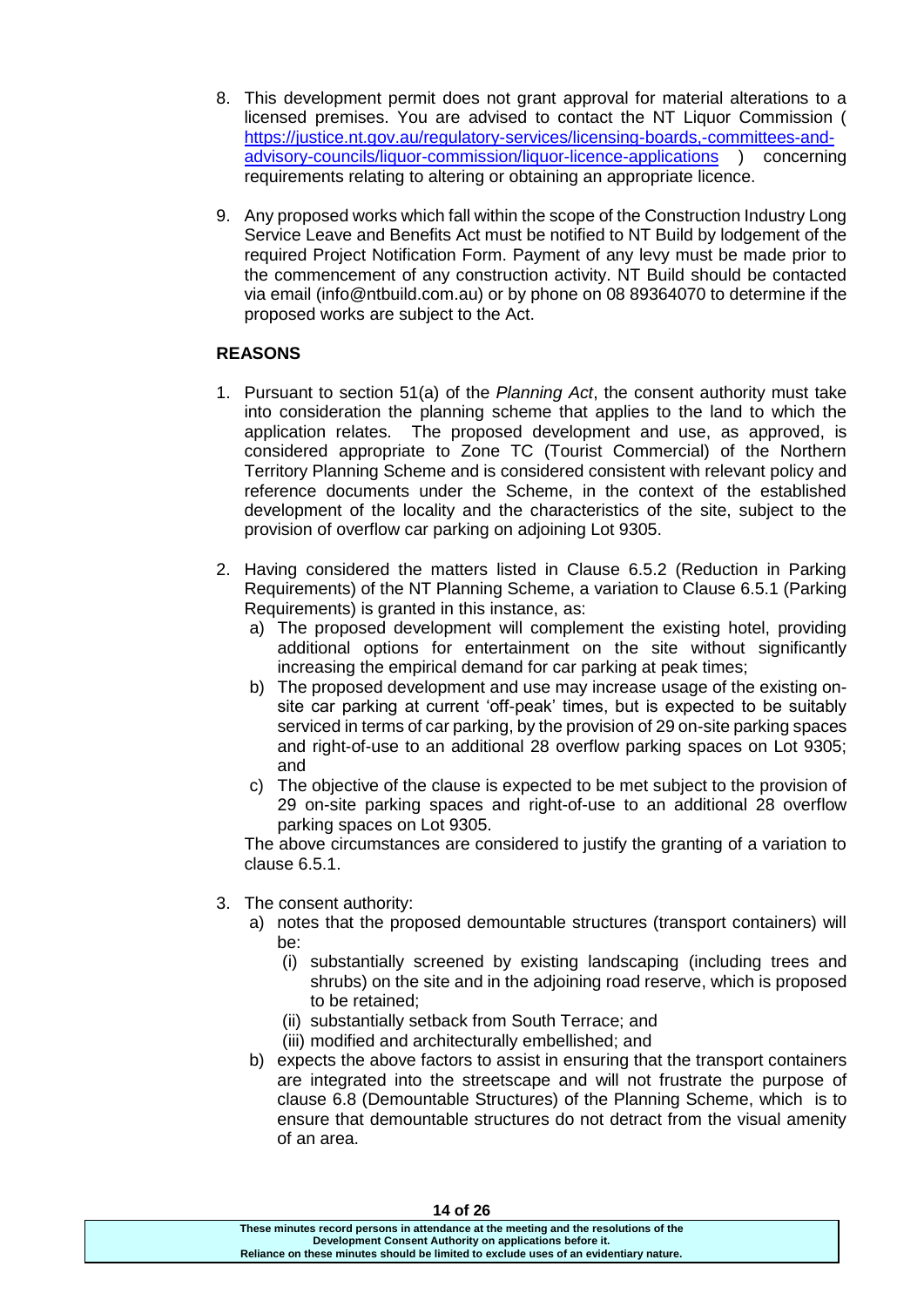- 4. Pursuant to section 51(e) of the *Planning Act*, in considering a development application the Development Consent Authority is required to take into account any submissions made under section 49 of the Act and any evidence or information received under section 50 of the Act. The application was publicly exhibited in accordance with the *Planning Act* and Regulations and no public or local authority submissions were received under section 49 of the Act.
- 5. Pursuant to section 51(h) of the *Planning Act*, in considering a development application the Development Consent Authority is required to take into account the merits of the proposed development as demonstrated in the application. The application contends/anticipates that:
	- a) The proposal:
		- (i) Serves the purpose of the land which it is zoned for by providing a revitalisation of the hotel land use that exists on site;
		- (ii) Will cater to the current and future patrons of the Gap View Hotel and will enhance the amenity of the site:
		- (iii) Will positively improve the appearance of the site and, where visible to the street, will be a positive improvement to the streetscape itself; and
	- b) The design is sympathetic in terms of bulk and scale, and will enhance the usability of the existing hotel by providing an additional outdoor area in what is currently underutilised space.
- 6. Pursuant to section 51(j) of the *Planning Act*, in considering a development application the Development Consent Authority is required to take into account the capability of the land to which the proposed development relates to support the proposed development and the effect of the development on the land and on other land, the physical characteristics of which may be affected by the development. The land is expected to be capable of supporting the proposed development without undue impact on other land.
- 7. Pursuant to section 51(m) of the *Planning Act*, the consent authority must take into account the public utilities or infrastructure provided in the area in which the land is situated, services to be connected to the land and the requirement, if any, for those facilities or infrastructure to be provided by the developer. The conditions of approval may be expected to assist in ensuring that service authority requirements and interests are duly addressed.
- 8. Pursuant to section 51(n) of the *Planning Act* the consent authority must take into consideration the potential impact of development on the existing and future amenity of the area in which the land is situated. The premises are already licensed and used as a hotel and the proposed development and use are not expected to result in any significantly different impact on the amenity of residential properties in the locality by virtue of noise and or light emissions.

While acknowledging the potential for some adverse noise impacts on residential properties in the locality, if the outdoor entertainment area of the hotel is not appropriately managed, the consent authority noted advice/confirmation from the Department of the Attorney-General and Justice (Licencing, Regulation and Alcohol Strategy) in relation to the development application to the effect that:

- a) The Gap View Hotel holds a liquor licence with an authority of Public Hotel and although the License does not contain a noise condition as such, the licensee is required to comply with the *Public and Environmental Health Act* and any other NT legislation that has legislation pertaining to excessive noise.
- b) If a complaint was to be received about excessive noise, that complaint would be investigated and referred to the NT Liquor Commission with a view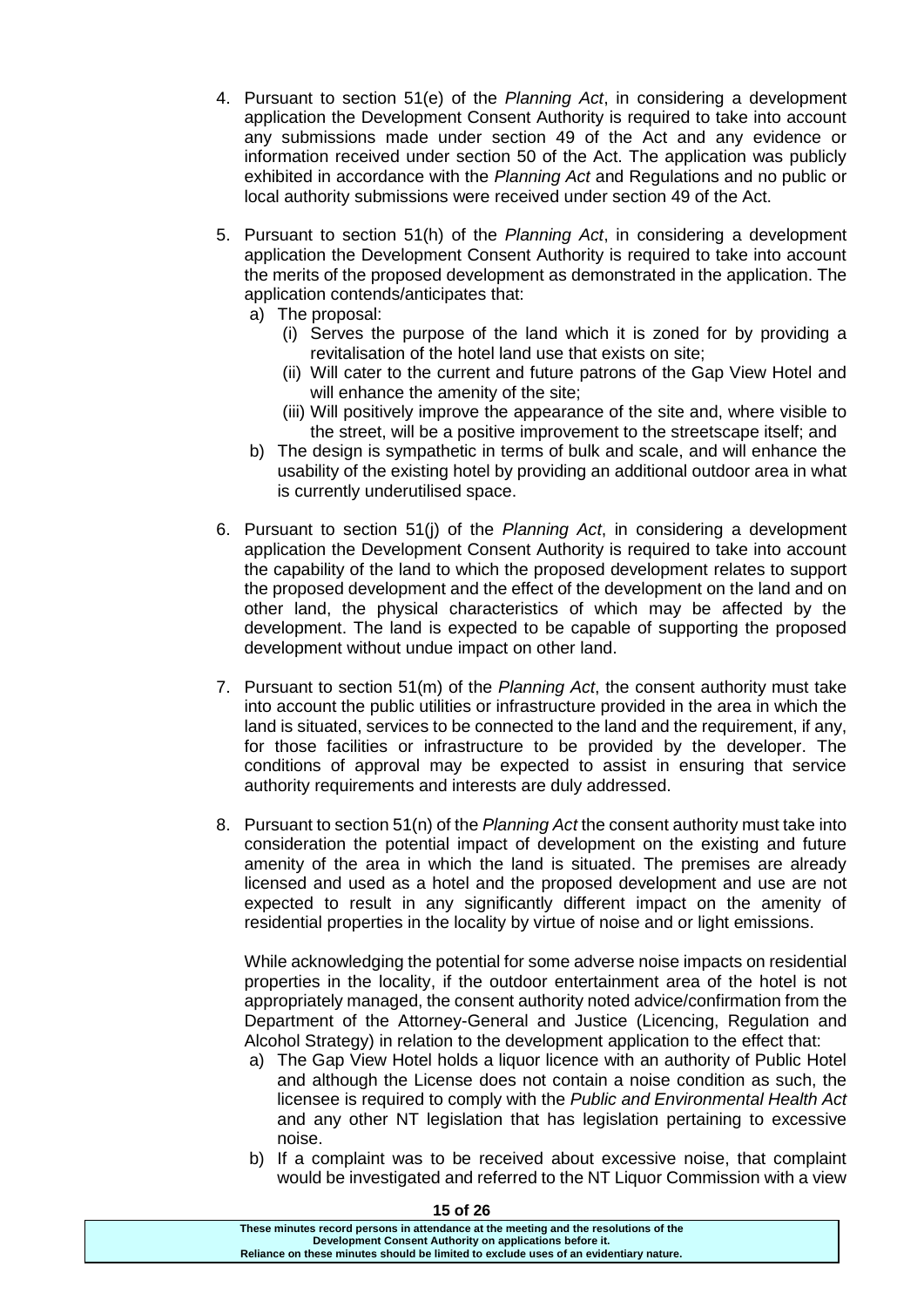of disciplinary proceedings. What penalty would be imposed would be at the discretion of the NT Liquor Commission.

- c) Other agencies can also take appropriate action if they are notified of a noise complaint.
- d) If the development application was approved by the Development Consent Authority, the licensee of the premises would then be required to make an application for a material alteration to licensed premises in accordance with Section 119 of the Liquor Act. This application is required to be made to the Director-General of Licensing and include a range of material and documents, including Development Consent Authority approval of a development application and any other building permits or approvals. Generally speaking that application would then be publicly advertised and open to the receipt of objections from the public, if any. Grounds for objection can be found at Section 47F (2) and includes a ground of objection based on amenity of the neighbourhood and also social conditions. At the end of the processing of the application, the Director-General must refer the application to the NT Liquor Commission to consider with a view to approve or refuse the application. The NT Liquor Commission is an independent body from Licensing NT where the latter has no say over the decision making process. In theory, the NT Liquor Commission can approve an application such as a material alteration but also incorporate other specific conditions as part of the approval into the written Decision Notice.

The consent authority has concluded that in the circumstances as described above and applicable to the existing hotel at Lot 9304 Gap Road, Alice Springs, existing legislation other than the *Planning Act* (including, but not limited to the *Liquor Act* and the *Public and Environmental Health Act*) provides more appropriate mechanisms for ensuring that noise associated with the use of the proposed outdoor entertainment area is appropriately managed to protect the amenity of residences in the locality and that a development permit condition relating to noise management is not warranted.

9. Pursuant to section 51(p) of the *Planning Act* the consent authority must take into consideration the public interest. The design is considered in general terms to response positively to the Community Safety Design Guide which is a referenced document. The conditions and notes are intended to assist in ensuring that any new fencing and landscaping responds positively to the Design Guide. The consent authority noted the applicant's advised intent to comply with the *Disability Discrimination Act* with respect to accessibility to the outdoor entertainment area.

**ACTION:** DAS to prepare a Notice of Consent and Development Permit

### **ITEM 5 CHANGE OF USE FROM OFFICES TO OFFICES AND MEDICAL CLINIC**

### **PA2018/0347 LOT 187, 79 BATH STREET, TOWN OF ALICE SPRINGS**

#### **APPLICANT KERRI-ANNE & HILTON CHILVERS**

The applicant did not attend the meeting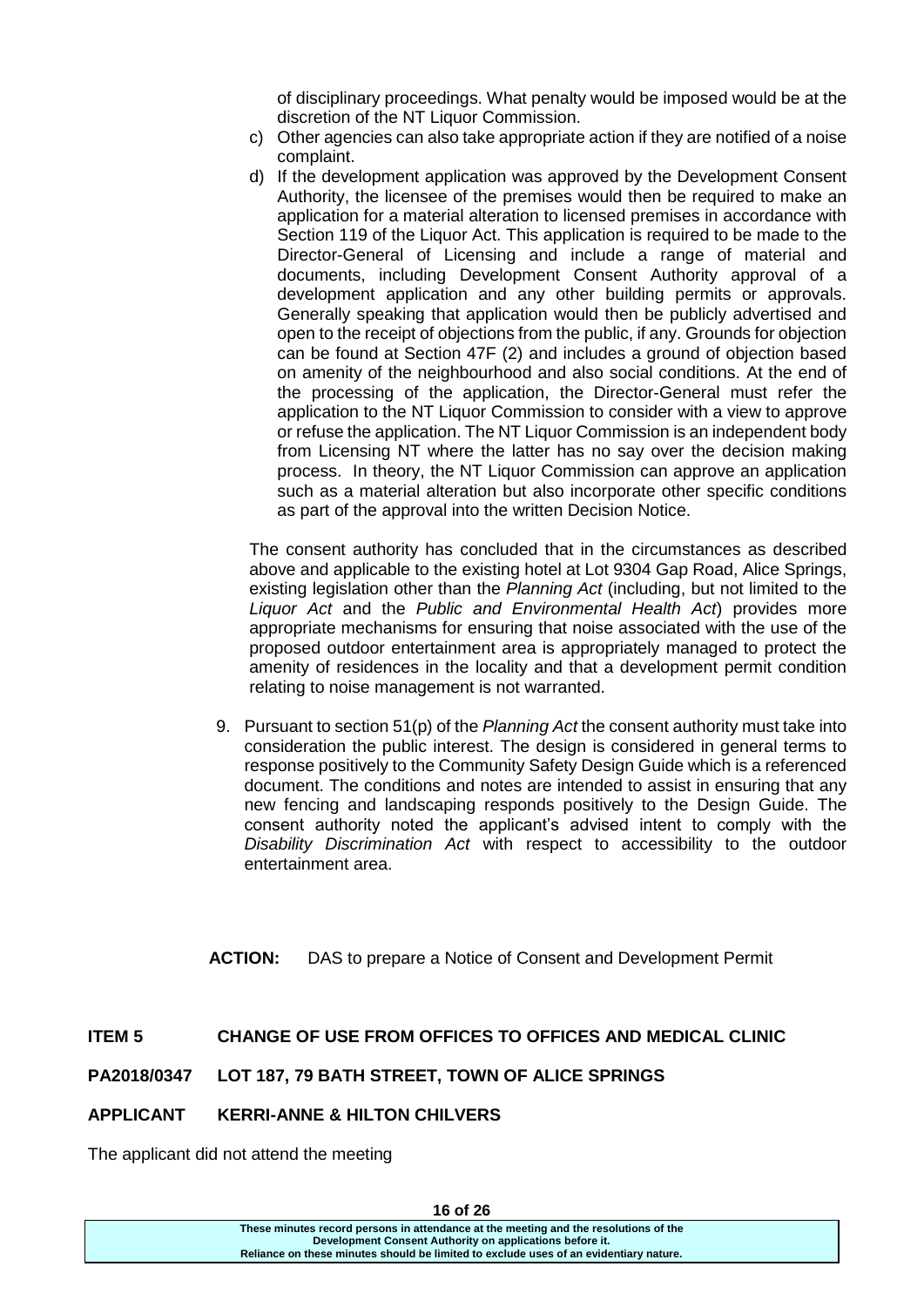**RESOLVED 0129/18** That, the Development Consent Authority varies the requirements of Clause 6.5.1 (Parking Requirements) of the Northern Territory Planning Scheme, and pursuant to section 53(a) of the *Planning Act*, consents to the application to develop Lot 187 (79) Bath Street, Town of Alice Springs, for the purpose of a change of use to medical clinic and offices, subject to the following conditions and for the following reasons:

# **GENERAL CONDITIONS**

- 1. The works carried out under this permit shall be in accordance with the drawings endorsed as forming part of this permit.
- 2. The owner of the land must enter into agreements with the relevant authorities for the provision of water supply, sewerage and electricity facilities, in accordance with the authorities' requirements and relevant legislation at the time, to the satisfaction of the consent authority.
- 3. Before the use commences the owner/developer must, in accordance with section 70(3) of the *Planning Act*, provide 6 car parking bays. In accordance with section 70(5) of the *Planning Act*, 2 of the required parking bays are to be provided through the payment of a monetary contribution to the Alice Springs Town Council. The contribution is to be calculated in accordance with the requirements of section 70(6) of the *Planning Act.*
- 4. No fence, hedge, tree or other obstruction exceeding a height of 0.6m is to be planted or erected so that it would obscure sight lines at the junction of the driveway and the public street.
- 5. Stormwater is to be collected and discharged into the drainage network to the technical standards of and at no cost to Alice Springs Town Council to the satisfaction of the consent authority.
- 6. All proposed works impacting on Bath Street or rear laneway to Lot 187 are to be designed, supervised and certified on completion by a practicing and registered civil engineer, and shall be in accordance with the standards and specifications of the Alice Springs Town Council. Drawings must be submitted to the Council for approval and no works are to commence prior to approval and receipt of a "Permit to Work Within a Road Reserve".

### NOTES:

- 1. This development permit does not grant "building approval" for the proposed works and you are advised to contact a registered private Building Certifier to ensure that you have attained all necessary approvals before commencing demolition or construction works.
- 2. The permit holder is advised that it is an offence to carry out work on, disturb or destroy declared places without consent under the *Heritage Act*. The land owner/developer should contact the Heritage Branch of the Department of Tourism and Culture to ascertain requirements of the Heritage Act prior to commencing any demolition or construction works.
- 3. A "Permit to Work Within a Road Reserve" may be required from *Alice Springs Town Council* before commencement of any work within the road reserves (Bath Street and rear laneway).

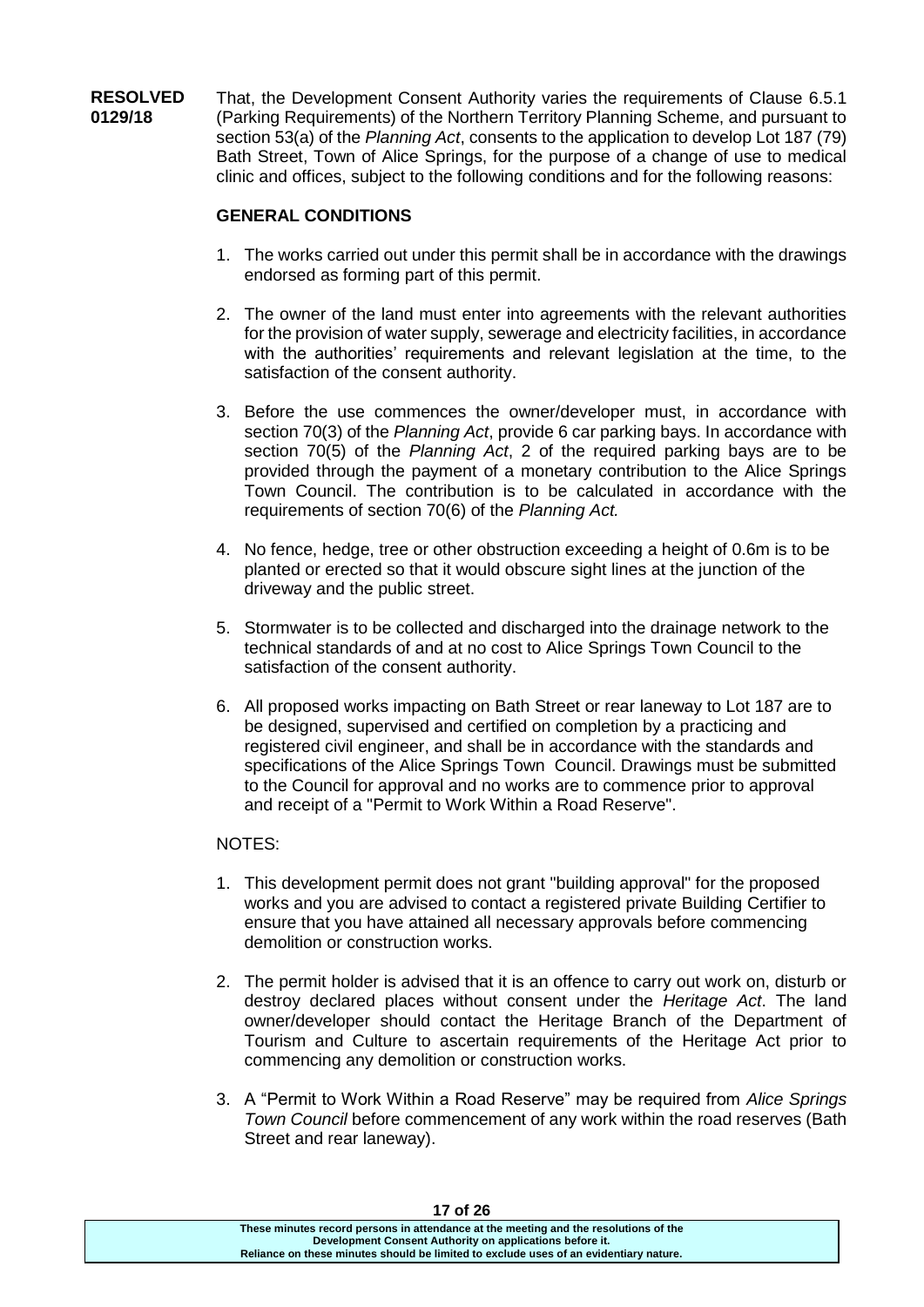- 4. Notwithstanding the approved plans, all signage is subject to Alice Springs Town Council approval, at no cost to Council.
- 5. The Power and Water Corporation advises that the Water and Sewer Services Development Section [\(waterdevelopment@powerwater.com.au\)](mailto:waterdevelopment@powerwater.com.au) and Power Network Engineering Section [\(powerdevelopment@powerwater.com.au\)](mailto:powerdevelopment@powerwater.com.au) should be contacted via email a minimum of 1 month prior to construction works commencing in order to determine the Corporation's servicing requirements, and the need for upgrading of on-site and/or surrounding infrastructure.
- 6. The Northern Territory Environment Protection Authority advises that construction work should be conducted in accordance with the Authority's Noise Guidelines for Development Sites in the Northern Territory. The guidelines specify that on-site construction activities are restricted to between 7am and 7pm Monday to Saturday and 9am to 6pm Sunday and Public Holidays. For construction activities outside these hours refer to the guidelines for further information.
- 7. Any proposed works which fall within the scope of the Construction Industry Long Service Leave and Benefits Act must be notified to NT Build by lodgement of the required Project Notification Form. Payment of any levy must be made prior to the commencement of any construction activity. NT Build should be contacted via email (info@ntbuild.com.au) or by phone on 08 89364070 to determine if the proposed works are subject to the Act.
- 8. The development and use hereby permitted should be designed, constructed, registered and operate in accordance with the NT *Public Health Act* and Regulations, the NT *Food Act* and National Food Safety Standards.
- 9. The Aboriginal Areas Protection Authority recommends that the permit holder obtain an Authority Certificate to indemnify against prosecution under the *Aboriginal Sacred Sites Act*. For advice on how to obtain a certificate please contact the Aboriginal Areas Protection Authority.
- 10. Prior to applying for building approval and works commencing, it is recommended that the land owner / developer engage the services of a Licensed Surveyor to carry out a boundary identification survey to identify where the true boundaries of the site are in relation to existing and proposed fences and buildings on the land. This information could then be used for the purposes of section 6 of the Building Regulations.
- 11. This permit will expire if one of the following circumstances applies: (a) the development and use is/are not started within two years of the date of this permit; or

(b) the development is not completed within four years of the date of this permit. The consent authority may extend the periods referred to if a request is made in writing before the permit expires.

#### **REASONS**

1. Pursuant to section 51(a) of the *Planning Act*, the consent authority must take into consideration the planning scheme that applies to the land to which the application relates. The proposed medical clinic development and use, as approved, is considered appropriate to Zone TC (Tourist Commercial) of the Northern Territory Planning Scheme and is considered consistent with the policy for the zone in the context of the established development of the locality, the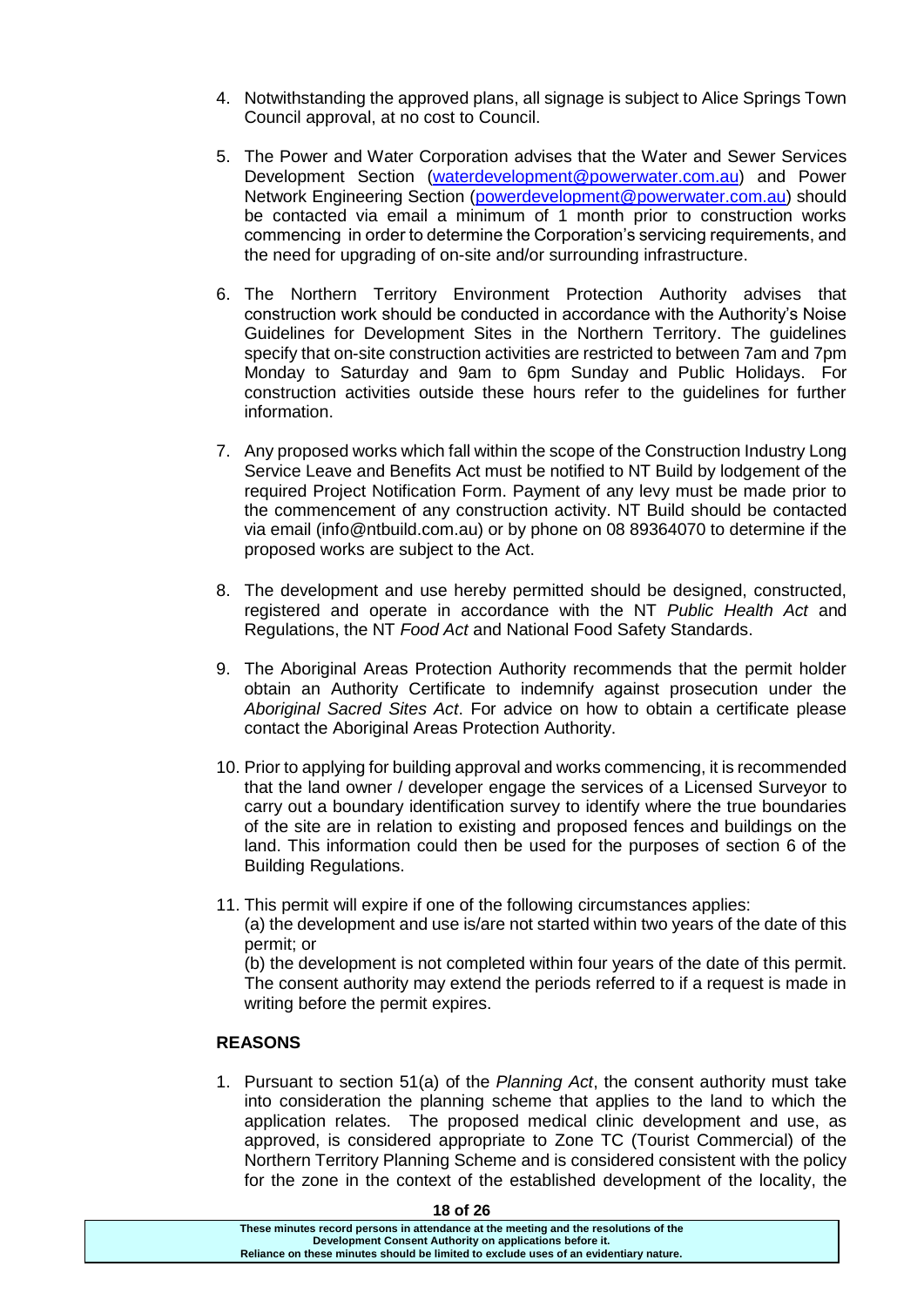characteristics of the site and the objectives of the Area Plans referred to in Part 8 of the Scheme.

- 2. An assessment against Clause 6.5.1 (Parking Requirements) of the NT Planning Scheme identifies that the proposed development and change of use has a requirement for 11 car parking spaces. A reduction to the parking required under Clause 6.5.1 (Parking Requirements), pursuant to Clause 6.5.2 (Reduction in Parking Requirements) of the Scheme is considered suitable as:
	- a) The subject site is part of a declared heritage place under the Heritage Act and the heritage status of the Alice Springs Heritage Precinct supports the reduced provision of on-site car parking, where increased on-site parking would be detrimental to the preservation of the heritage values of the property;
	- b) The availability of public transport within close proximity of the property;
	- c) The proposed clinic/consultation model whereby appointments are generally for longer periods of time (1 hr vs 15 min) which reduces parking turnover/demand;
	- d) The provision on-site of a minimum of 4 spaces, with improved disabled access;
	- e) Pursuant to section 70(3) of the Planning Act a payment in lieu of 2 car parking spaces to ensure that off-site parking will be made available in the locality in the long term; and
	- f) A variation of 5 car parking spaces is considered appropriate given the range of proposed uses.

These circumstances are considered to justify the granting of a variation to clause 6.5.1 and the objective of the clause is expected to be met.

- 3. Pursuant to section 51(e) of the *Planning Act*, in considering a development application the Development Consent Authority is required to take into account any submissions made under section 49 of the Act and any evidence or information received under section 50 of the Act. No public submissions were received. The local authority (Alice Springs Town Council) has identified that the subject site is located within a gazetted Parking Contribution Plan referred to in Part 6 of the *Planning Act* and has requested a monetary contribution towards car parking.
- 4. Pursuant to section 51(h) of the *Planning Act*, in considering a development application the Development Consent Authority is required to take into account the merits of the proposed development as demonstrated in the application. The application identified merits including:
	- No additional structures or alterations to existing buildings or physical characteristics of land are being proposed; and
	- The development will retain character and appeal of existing structures and landscaping in accord with heritage requirements;
- 5. Pursuant to section 51(j) of the *Planning Act*, in considering a development application the Development Consent Authority is required to take into account the capability of the land to which the proposed development relates to support the proposed development and the effect of the development on the land and on other land, the physical characteristics of which may be affected by the development. The land is expected to be capable of supporting the proposed development without undue impact on other land.
- 6. Pursuant to section 51(m) of the *Planning Act*, the consent authority must take into account the public utilities or infrastructure provided in the area in which the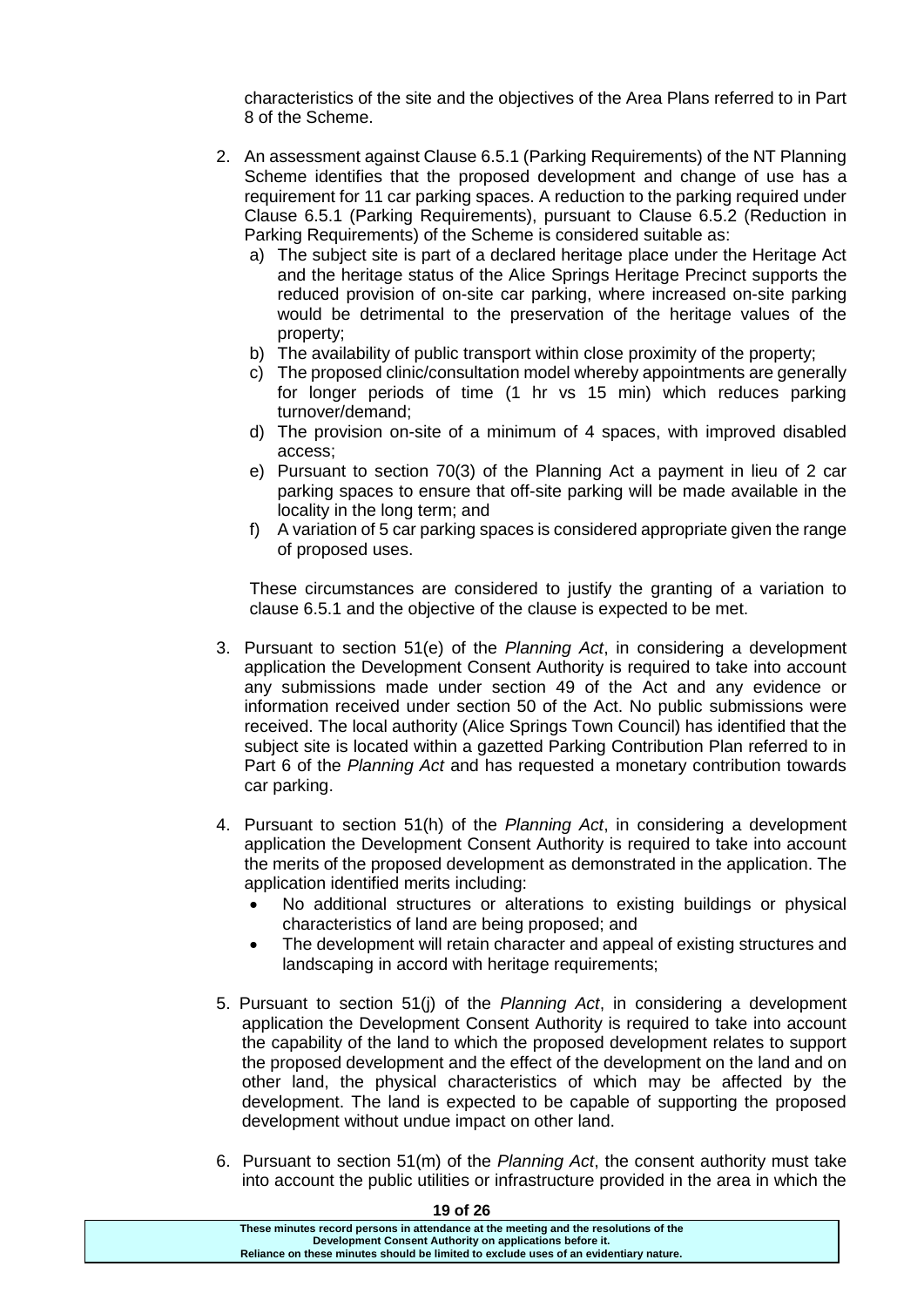land is situated, services to be connected to the land and the requirement, if any, for those facilities or infrastructure to be provided by the developer. The relevant roads and stormwater drainage authorities have not identified any concerns or requirements and the conditions of approval may be expected to assist in ensuring that the Power and Water Corporations requirements are duly addressed.

- 7. Pursuant to section 51(n) of the *Planning Act* the consent authority must take into consideration the potential impact of development on the existing and future amenity of the area in which the land is situated. It is not envisaged that the proposed medical clinic and offices will adversely impact on the amenity of adjoining properties or the locality.
- 8. Pursuant to section 51(r) of the *Planning Act*, in considering a development application the Development Consent Authority must take into account any potential impact on natural, social, cultural or heritage values. The site is part of a declared heritage place (Alice Springs Heritage Precinct), an advisory note is included on the permit to remind the land owner/applicant to obtain any approvals required under the *Heritage Act*.

**ACTION:** DAS to prepare Notice of Consent and Development permit

#### **ITEM 6 CHANGE OF USE TO A LEISURE AND RECREATION FACILITY (CROSSFIT GYM) PA2018/0362 LOT 1562, 18 WILKINSON STREET, SUBURB OF CICCONE**

#### **APPLICANT STACEY MEANEY**

Stacey Meaney (Applicant) and Ashley Augey attended the meeting and spoke further to the application.

Joe Sheridan (Masterplan) and Scott Fell (Submitter LWB) attended the meeting and spoke further to their submission.

Stacey Meaney tabled documents including photos, car parking plans and draft Noise Management Plan, land owners authorisation.

Development Assessment Services tabled a letter from SLR Consulting Australia Pty to Life Without Barriers Management.

**RESOLVED 0130/18** That, the Development Consent Authority vary the requirements of Clause 6.5.1 (Parking Requirements), Clause 6.5.3 (Parking Layout) and Clause 9.1.1 (industrial Setbacks) of the NT Planning Scheme, and pursuant to section 53(b) of the *Planning Act*, alter the proposed development and consent to the proposed development as altered to develop part of Lot 1562 (18) Wilkinson Street, Suburb of Ciccone, Town of Alice Springs for the purpose of leisure and recreation (CrossFit Gym), subject to the following conditions:

#### **CONDITION PRECEDENT**

1. Prior to the endorsement of plans, amended plans to the satisfaction of the consent authority must be submitted to and approved by the consent authority. When approved, the plans will be endorsed and will then form part of the permit.

| <b>ZU OT ZO</b>                                                                       |  |
|---------------------------------------------------------------------------------------|--|
| These minutes record persons in attendance at the meeting and the resolutions of the  |  |
| Development Consent Authority on applications before it.                              |  |
| Reliance on these minutes should be limited to exclude uses of an evidentiary nature. |  |
|                                                                                       |  |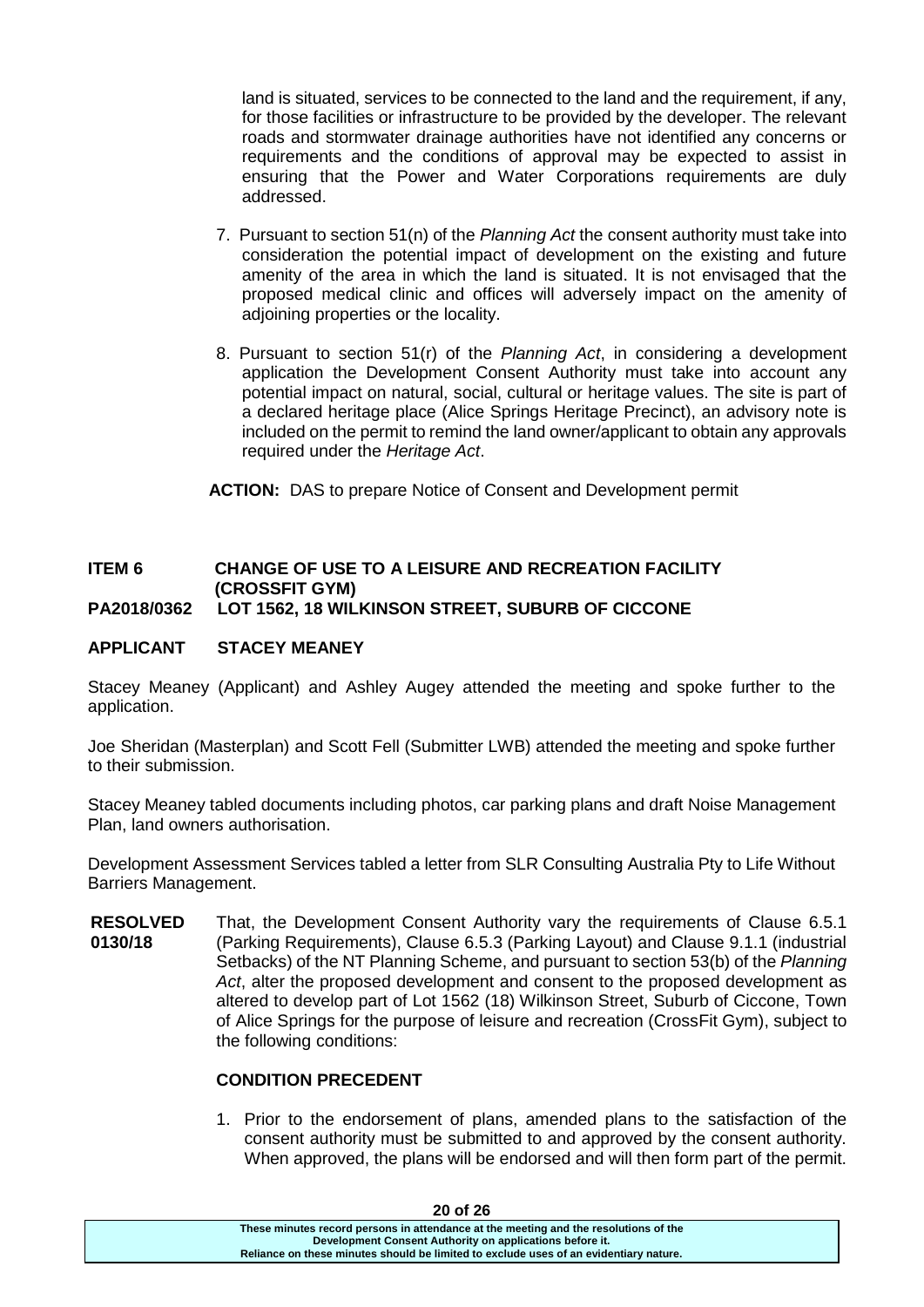The plans must be drawn to scale with dimensions and be provided electronically in Adobe PDF format.

The plans must be generally in accordance with the drawings submitted by the applicant on 3 September 2018 and documentation tabled at the 10/10/2018 DCA meeting but modified to show:

- (a) Details and location of an internal acoustic barrier to be installed to limit the potential for noise emissions from the gymnasium/fitness impacting unduly on other occupants of the building;
- (b) An amended floor plan of the proposed development/use clearly identifying the net floor areas of use within the lease area for the gym; and
- (c) Appropriate bicycle parking facilities (a bicycle storage rack or facility with capacity to secure a minimum of four bicycles) contained within the lease area for the gym that does not unduly impact on car parking or pedestrian circulation.

### **GENERAL CONDITIONS**

- 2. The works carried out under this permit shall be in accordance with the drawings endorsed as forming part of this permit.
- 3. Prior to the issue of a Certificate of Compliance (section 65 of the Planning Act), a updated Noise Management Plan must be submitted to and approved by the consent authority addressing the use of the property for the purpose of leisure and recreation (gymnasium/fitness centre). The plan should incorporate:
	- (a) Details and specifications of floor coverings proposed to different floor areas, including minimum thickness of floor covering to any free-weights area;
	- (b) A plan for responding to noise complaints, including a complaint lodgement procedure designed to ensure that members of the public are able to report noise issues including:
		- i. 24 hour telephone contact details for centre management (or other nominated persons) suitably displayed outside the premises;
		- ii. An address for correspondence to management in relation to noise issues;
		- iii. Recording mechanisms of complaints received and actions undertaken; and
	- (c) Strategies for promoting noise awareness by gymnasium/fitness centre users and staff.

When approved, the Noise Management Plan will be endorsed and form part of the permit.

- 4. Noise from the gymnasium/fitness centre must be managed at all times in accordance with the noise management plan endorsed as part of this development permit, to the satisfaction of the consent authority.
- 5. No fence, hedge, tree or other obstruction exceeding a height of 0.6m is to be planted or erected so that it would obscure sight lines at the junction of the driveway and the public street. this condition is to the satisfaction of the consent authority on advice from the
- 6. The owner of the land must enter into agreements with the relevant authorities for the provision of water supply, sewerage and electricity facilities, to the development shown on the endorsed plans in accordance with the authorities requirements and relevant legislation at the time.

| ZI UIZD                                                                               |  |
|---------------------------------------------------------------------------------------|--|
| These minutes record persons in attendance at the meeting and the resolutions of the  |  |
| Development Consent Authority on applications before it.                              |  |
| Reliance on these minutes should be limited to exclude uses of an evidentiary nature. |  |
|                                                                                       |  |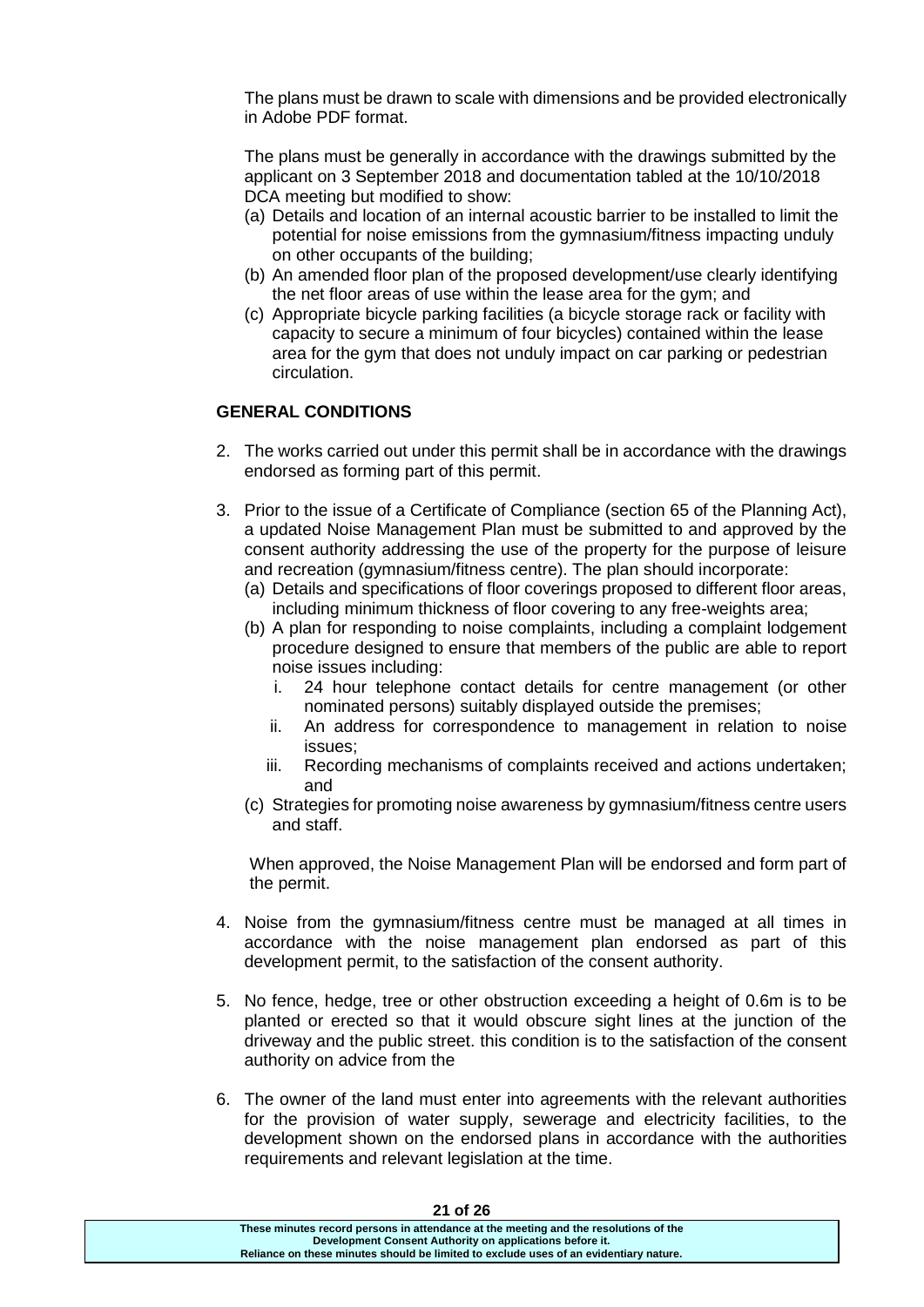7. Any proposed works impacting on Wilkinson Street or Milner Road are to be designed, supervised and certified on completion in accordance with the standards and specifications of the Alice Springs Town Council. Drawings must be submitted to the Council for approval and no works are to commence prior to approval and receipt of a "Permit to Work Within a Road Reserve".

## NOTES:

- 1. The Alice Springs Town Council has advised that on-street parking (verge and carriageway) associated with any use of the site should comply with NT Road Rules in respect to minimum distances from the intersection of Wilkinson Street and Milner Road.
- 2. The Power and Water Corporation advises that the Water and Sewer Services Development Section (waterdevelopment@powerwater.com.au) and Power Network Engineering Section (powerconnections@powerwater.com.au) should be contacted via email a minimum of 1 month prior to construction works commencing in order to determine the Corporation's servicing requirements, and the need for upgrading of on-site and/or surrounding infrastructure.
- 3. Notwithstanding the approved plans, all signage is subject to Alice Springs Town Council approval, at no cost to Council.
- 4. This development permit does not grant "building approval" for the proposed structures and use. The Building Code of Australia requires that certain structures within 900mm of a boundary meets minimum fire resistance level requirements and you are advised to contact a registered private Building Certifier to ensure that you have attained all necessary approvals before commencing demolition or construction works.

# **REASONS**

- 1. Pursuant to section 51(a) of the *Planning Act*, in considering a development application the Development Consent Authority must take into account the planning scheme that applies to the land to which the application relates. Subject to the receipt of amended drawings and compliance with conditions of approval, the development/use of part of the site as a CrossFit gym is considered to be consistent with the form of development reasonably expected with Zone LI (Light Industry) of the Northern Territory Planning Scheme.
- 2. A reduction of car parking requirements specified by Clause 6.5.1 (Parking Requirements) of the NT Planning Scheme is supported under Clause 6.5.2 (Reduction in Parking Requirements) in recognition of:
	- There is space inside the shed for 2 staff members to park vehicles in a 'stacked' arrangement;
	- There are 4 parking spaces within the Wilkinson Street frontage immediately in front of the proposed gym;
	- The applicant has identified the busiest times for the gym are mostly outside of business hours, so traffic coming and going is not expected to conflict with other businesses operations, or the availability of car parking spaces at these times;
	- A bicycle rack for a minimum of four bikes is to be provided as an alternative to driving; and
	- The site is reasonably accessible via public bus route along Larapinta Drive.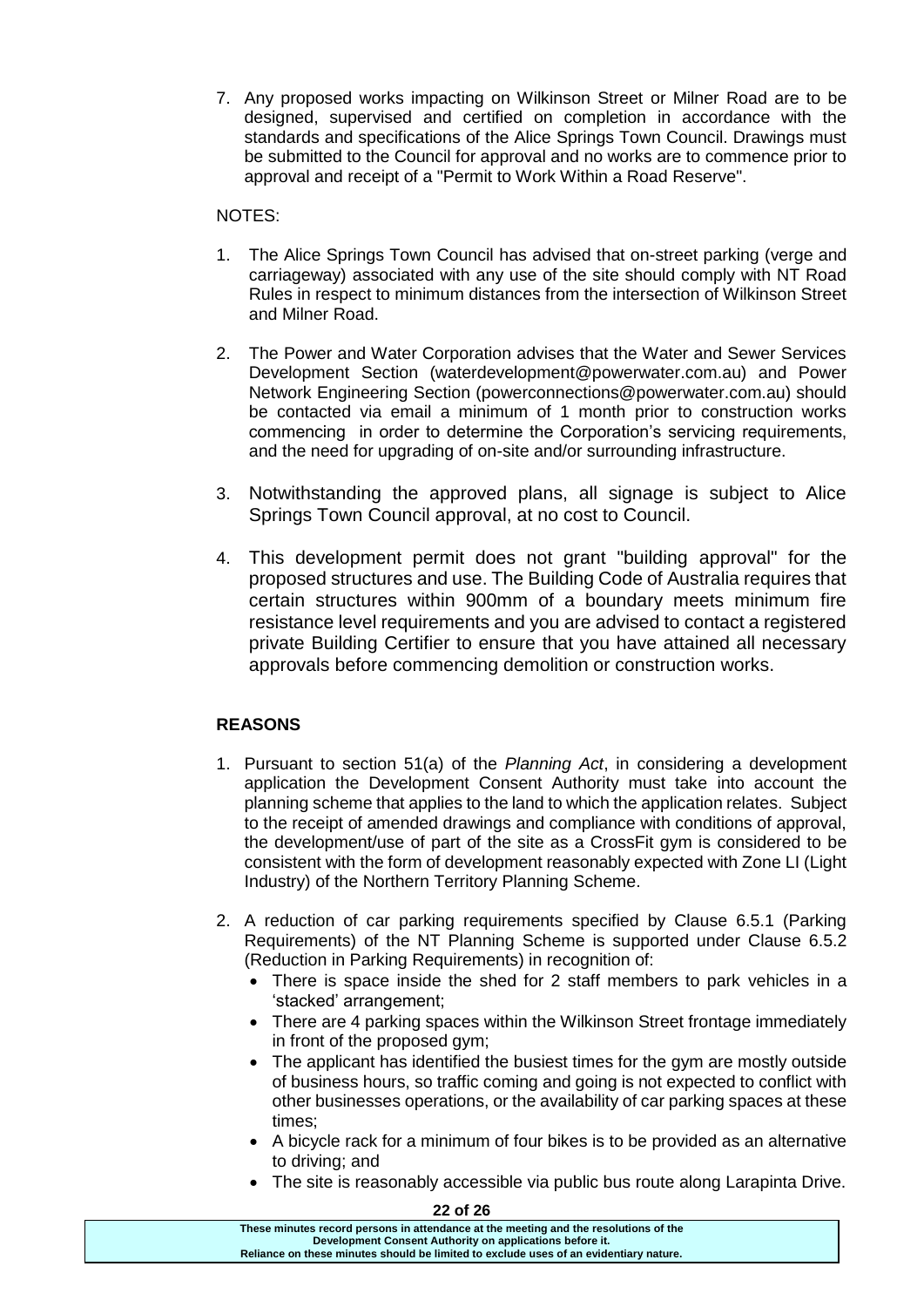- 3. Pursuant to section 51(e) of the *Planning Act*, in considering a development application the consent authority is required to take into account any submissions made under section 49 of the Act and any evidence or information received under section 50 of the Act. One public submission was received about the application. The matters raised in the submission and evidence provided at the 10/10/2018 public hearing have been noted by the consent authority.
- 4. Pursuant to section 51(m) of the *Planning Act*, in considering a development application the Development Consent Authority must take into account the requirement for public facilities and services to be connected to the land and the requirement, if any, for those facilities or infrastructure to be provided by the developer for that purpose. The conditions of approval are intended to assist in ensuring service authority interests are duly recognised.
- 5. Pursuant to section 51(n) of the *Planning Act*, in considering a development application the Development Consent Authority must take into account the potential impact on the existing and future amenity of the area in which the land is situated. The proposed development is appropriate for the zoning, site and locality and subject to the receipt of amended drawings, compliance with conditions of approval, potential adverse impact on the surrounding area will be mitigated. The variations granted to the provisions of Part 4 of the NT Planning Scheme are not expected to contribute greatly to any major disturbance to the level of amenity currently experienced by adjacent and nearby allotments.

**ACTION:** DAS to prepare Notice of Consent and Development Permit

#### **ITEM 7 FURTHER CONSIDERATION – 23.25M HIGH TELECOMMUNICATIONS FACILITY WITH ASSOCIATED ANTENNAS AND EQUIPMENT SHELTER PA2018/0285 LOT 7140, 6 LYNDAVALE DRIVE, SUBURB OF LARAPINTA**

# **APPLICANT OPTUS MOBILE PTY LTD**

Kate Large (Applicant) attended the meeting via telephone link up and spoke further to the application.

Miriam Wallace representing Sophie Higgins spoke further to the comments Sophie lodged after receiving a letter from the Development Consent Authority.

Michelle Vignoni spoke further to the comments she lodged after receiving a letter from the Development Consent Authority.

- **RESOLVED 0131/18** That, pursuant to section 53(c) of the *Planning Act*, the Development Consent Authority refuse to consent to the application to develop Lot 7140 (6) Lyndavale Drive, Suburb of Larapinta, Town of Alice Springs for the purpose of a 23.25m high telecommunications facility with associated antennas and equipment shelter for the following reasons:
	- 1. Pursuant to section 51(a) of the *Planning Act*, in considering a development application, the Development Consent Authority must take into account the planning scheme that applies to the land to which the application relates. The Authority has considered the proposal against the requirements of the NT Planning Scheme and is of the opinion that, the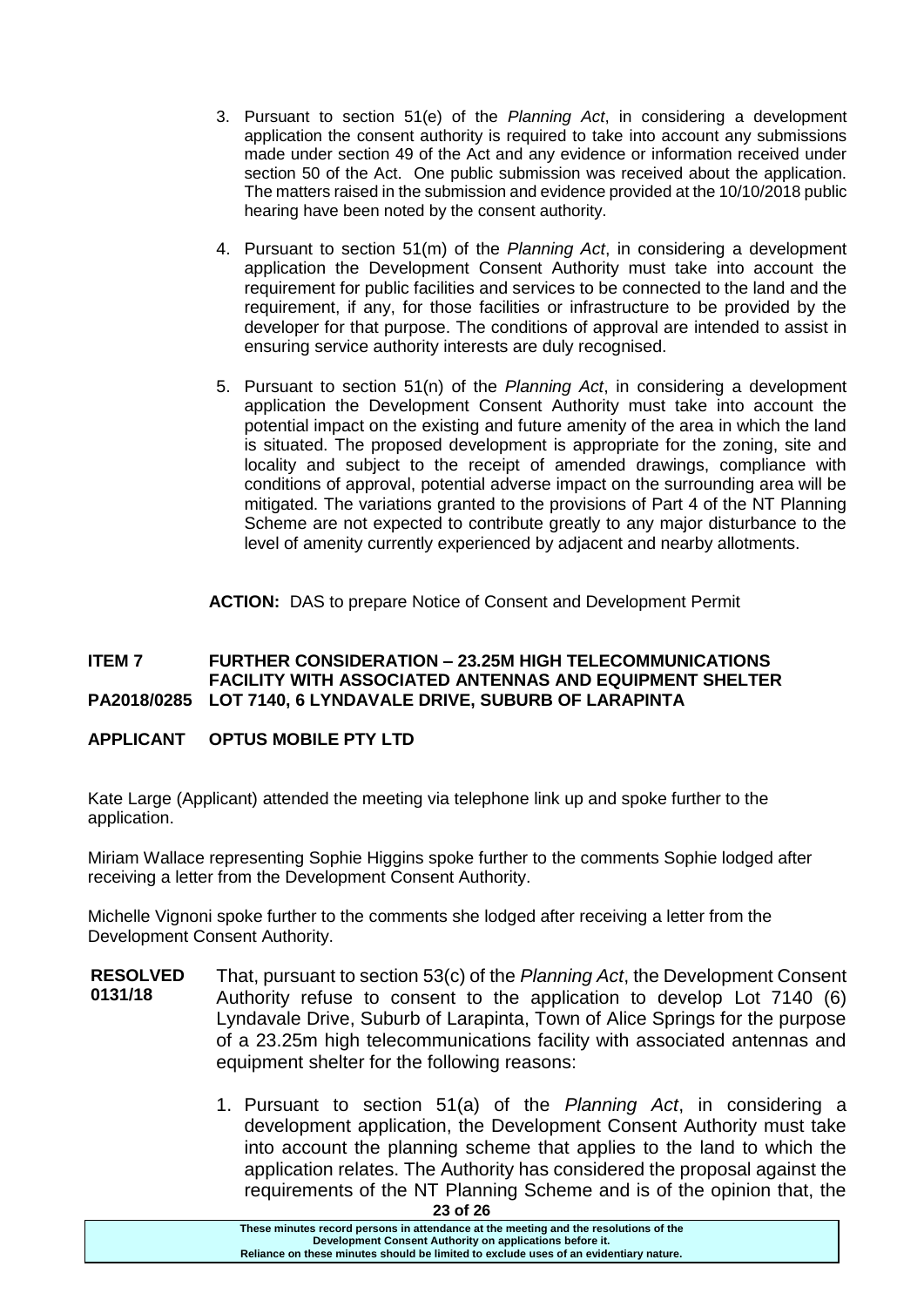application should be refused due to its failure to the Scheme requirements as follows :

- (a) The Application is not consistent with the purpose of Clause 13.5 (Telecommunications Facilities) of the NT Planning Scheme as the proposed telecommunications facility will detract from the existing and future amenity of the locality in terms of:
	- i) The proximity of the site to existing residential buildings;
	- ii) The visual bulk of the monopole and equipment shelter; and
	- iii) Absence of any landscape screening;
- (b) The building setback of the proposed telecommunications facility will be 3.15m from the boundary to residential land (Lot 7145, Esther Court – zoned MD (Multiple Dwelling Residential). The Authority considers that this is not an appropriate response to sub-clause 5(b) of Clause 13.5 of the Scheme with regards to siting of the facility and landscaping. With respect to the zoning of the subject site and adjacent land (Lot 7145), Clause 8.3 of the Scheme specifies that a proposed development that is not a residential building must provide a setback of not less than 5m to the MD zoned land. Sub-clause 3 of Clause 8.3 also specifies a mandatory landscaping depth of 3m to the MD zoned land to provide a visual screen. Pursuant to section 52(1) of the *Planning Act*, it is considered that the Development Consent Authority does not have the discretionary power to approve the building setback and landscaping arrangements proposed within the application.
- (c) Further, and in the alternative, even if the Authority did have power to approve such setbacks, it does not consider that the proposed setback of 3.15 m satisfy the requirements of Clause 13.5 in relation to amenity and that the application fails to demonstrate that the location and design of the telecommunications facility minimises amenity impacts through sensitive siting and appropriate landscaping as required by clause 13.5 (c).
- (d) The Authority further considers, in light of the proximity to residential land, that the Applicant has not demonstrated a sufficiently detailed feasibility assessment in relation to co-located with other telecommunications facilities (or utility infrastructure) as required by sub-clause 5(a) of Clause 13.5 of the Scheme.
- (e) The Authority considers that the Application will have an outcome that is inconsistent with:
	- (i) Planning Principle 4(f) of the NT Planning Scheme which is to ensure development does not unreasonable intrude on or compromise the privacy of adjoining residential uses and ensures its own amenity is not compromised in the future; and
	- (ii) Sub-clause 3(b) of Clause 5.8 (Zone C- Commercial) of the NT Planning Scheme which specifies that development should respect the amenity of adjacent and nearby uses.

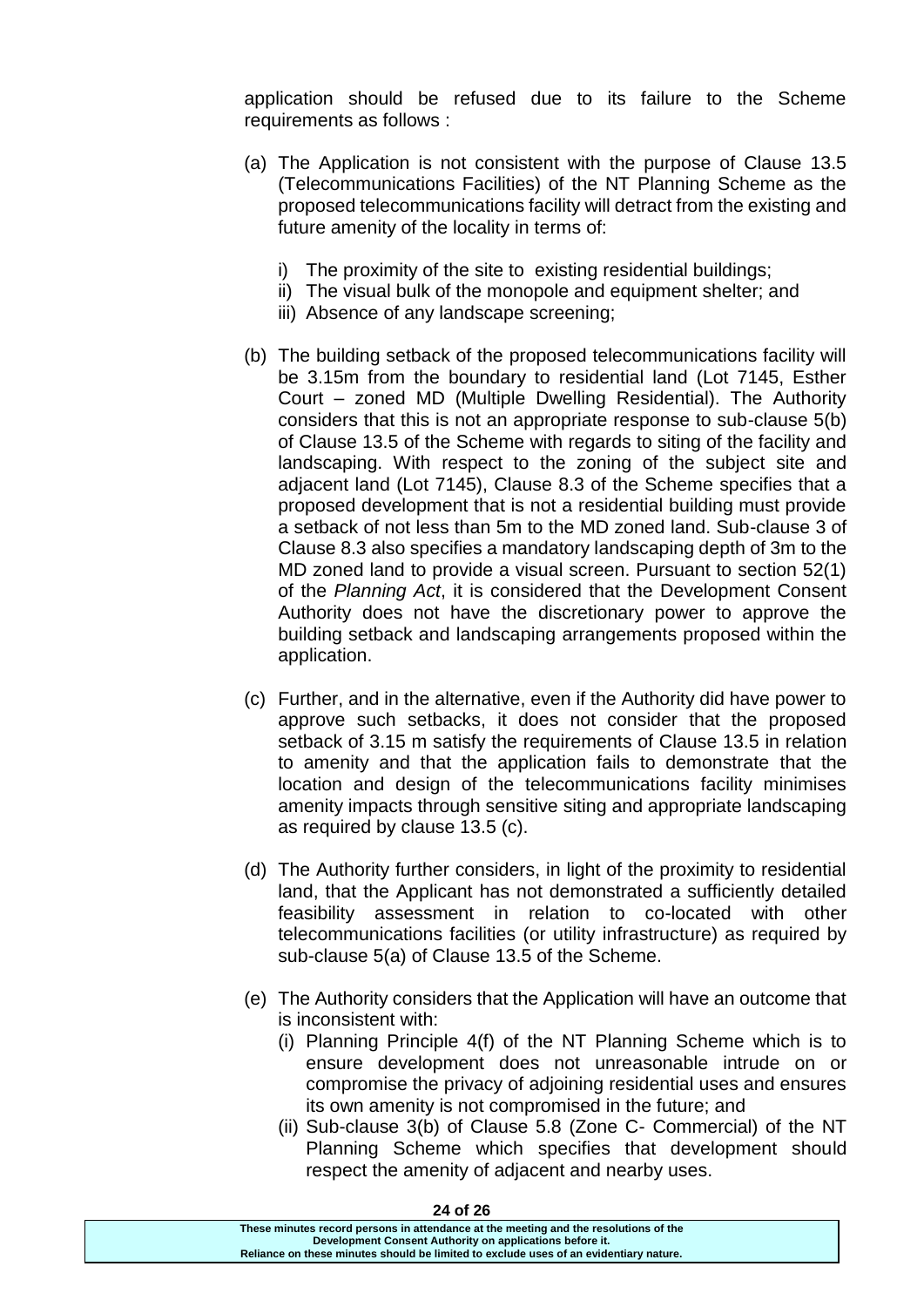Pursuant to section 52(1)(a) of the *Planning Act*, the Authority does not support the proposal.

- 2. Pursuant to section 51(e) of the *Planning Act*, in considering a development application, the consent authority must take into account any submissions made under section 49, and any evidence or information received under section 50, in relation to the development application. A local authority submission was received from the Alice Springs Town Council and the matters within the submission and verbal evidence given at the 12/09/2018 and 10/10/2018 meeting were duly considered by the consent authority.
- 3. Pursuant to section 51(n) of the *Planning Act*, in considering a development application the Development Consent Authority must take into account the potential impact on the existing and future amenity of the area in which the land is situated. Due to the height and design of the telecommunications facility, the monopole and antennas are expected to have some impact on the future amenity of the wider Larapinta area irrespective of its siting on the property. Of particular concern to the Authority is the proximity of the proposed telecommunications facility to the dwellings located on the adjacent land (Lot 7145) zoned MD (Multiple Dwelling Residential). The Application is not considered to be an acceptable or reasonable amenity outcome for the site or occupants of adjacent dwellings in terms of separation distance and visual appearance.

In order to assist it in making an assessment of the potential impact on the existing and future amenity of the area in which the land is situated, the Authority invited the owners of the two abutting dwellings (Units 4 and 5, Lot 7145) to provide comment on the proposal. Both unit owners provided written responses to the application and pursuant to section 102 of the *Planning Act*, evidence was heard at the 10/10/2018 Authority meeting.

The Authority notes the evidence of the neighbouring residential owners and the response of the Applicant.

The Applicant referenced the levels of Electro-magnetic energy (EME exposure limits for telecommunications facilities as set by the Commonwealth *Radiocommunications (Electromagnetic Radiation – Human Exposure) Standard 2014*) as the relevant standard set by the ACMA and the Australian Radiation Protection and Nuclear Safety Agency. The Authority notes that an EME Report for the proposed facility was generated and included in the development application showing that the maximum predicted EME will equate to 0.82% of the maximum exposure limit. This is approximately 122 times below the maximum allowable limit.

However, in response to issues raised about amenity and location of the site, the Applicant's response indicated that the site on Lot 7145 was chosen in consultation with the landowner of Lot 7145 and designed so that it does not restrict the current commercial operations on the site or

**25 of 26**